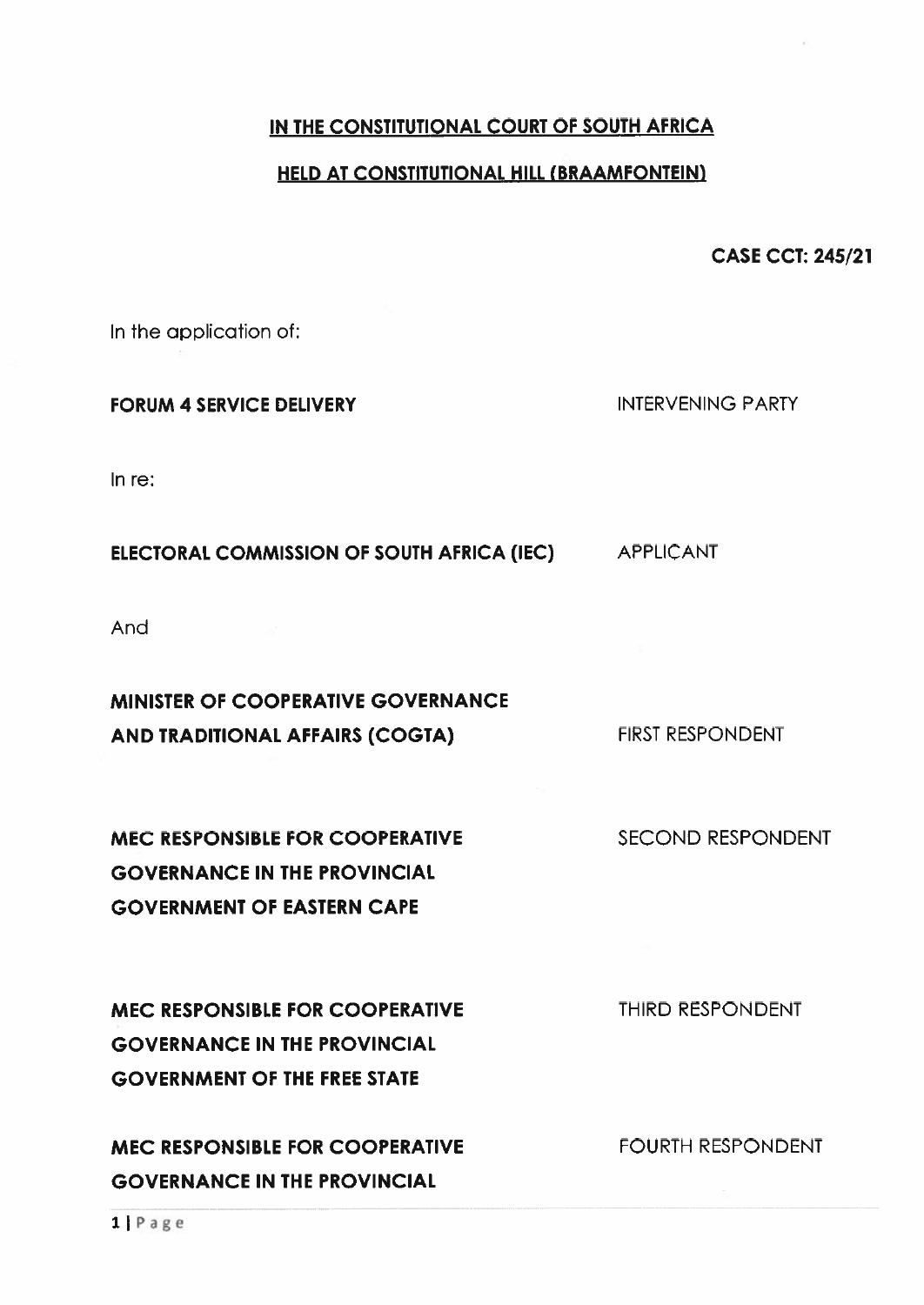#### **GOVERNMENT OF GAUTENG**

MEC RESPONSIBLE FOR COOPERATIVE FIFTH RESPONDENT GOVERNANCE IN THE PROVINCIAL **GOVERNMENT OF KWAZULU-NATAL** 

MEC RESPONSIBLE FOR COOPERATIVE SIXTH RESPONDENT GOVERNANCE IN THE PROVINCIAL GOVERNMENT OF LIMPOPO

MEC RESPONSIBLE FOR COOPERATIVE SEVENTH RESPONDENT GOVERNANCE IN THE PROVINCIAL GOVERNMENT OF MPUMALANGA

MEC RESPONSIBLE FOR COOPERATIVE EIGHTH RESPONDENT GOVERNANCE IN THE PROVINCIAL GOVERNMENT OF THE NORTHERN CAPE

MEC RESPONSIBLE FOR COOPERATIVE NINTH RESPONDENT GOVERNANCE IN THE PROVINCIAL GOVERNMENT OF THE NORTH WEST

MEC RESPONSIBLE FOR COOPERATIVE TENTH RESPONDENT GOVERNANCE IN THE PROVINCIAL GOVERNMENT OF THE WESTERN CAPE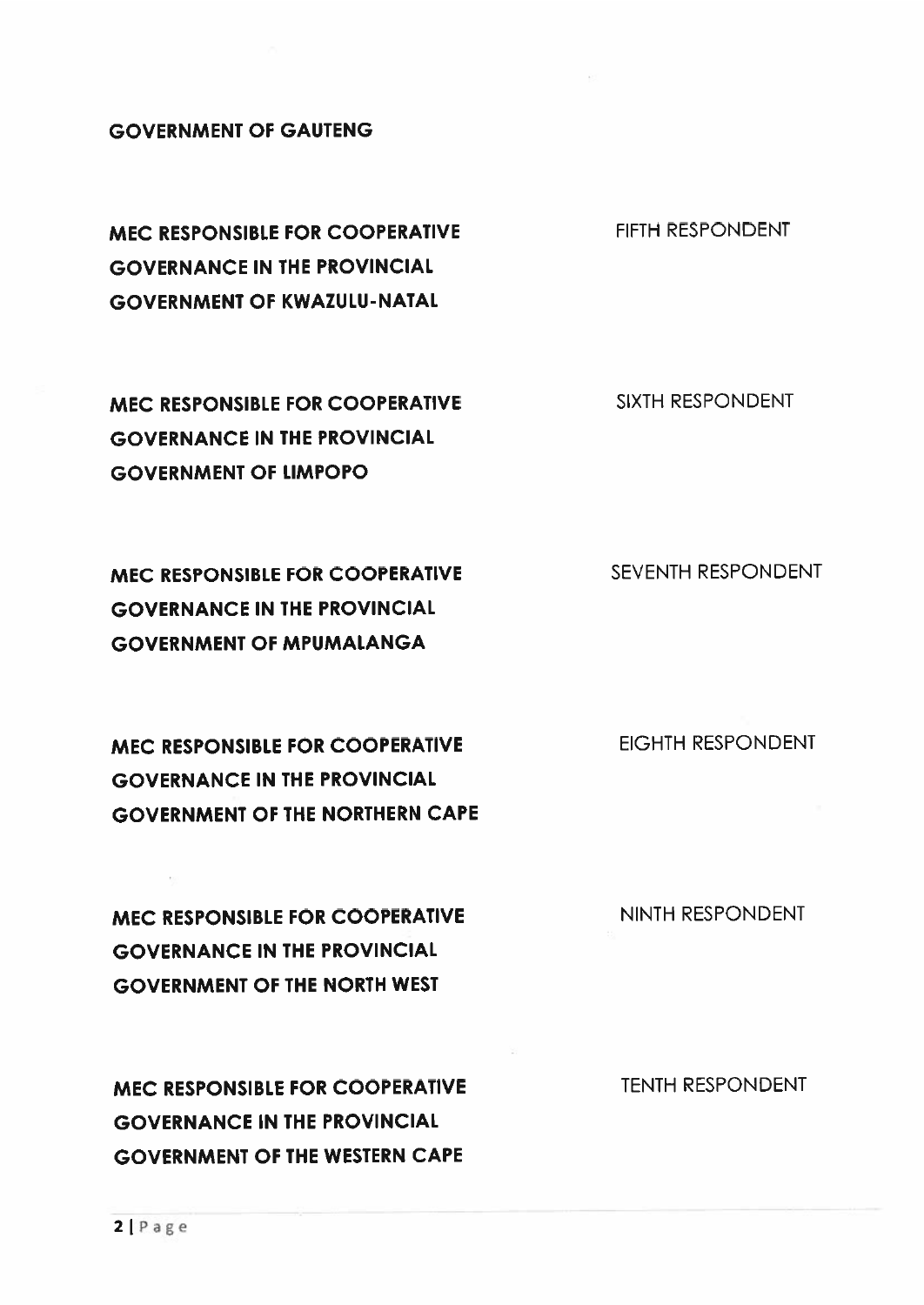# SOUTH AFRICAN LOCAL GOVERNMENT ELEVENTH RESPONDENT ASSOCIATION (SALGA)

#### INDEX -ANSWERING AFFIDAVIT

| <b>NO</b>      | <b>DOCUMENT</b>                                            | <b>PAGE</b> |
|----------------|------------------------------------------------------------|-------------|
|                | Intervening Party's Answering Affidavit                    | $1 - 23$    |
| $\overline{2}$ | Annexures to Answering Affidavit                           |             |
| 2.1.           | Resolution taken by Forum 4 Service Delivery - "MJK5"      | 24          |
| 2.2.           | Certificate of Registration as a Party - "MJK6"            | 25          |
| 2.3.           | Correspondence to the Applicant and reply thereto - "MJK7" | $26 - 28$   |

Dated at SANDTON this 11TH day of AUGUST 2021.

RANTHO & ASSOCIATES INC. INTERVENING PARTY'S ATTORNEYS 133 VALLEY STREET **SUNNYSIDE** DOCEX 71, PRETORIA TEL: 012 343 0713 CELL: 065 835 2166 REF: RA/FORUM4SERVICEDELIVERY/CIV C/O MA MPHOLOANE ATTORNEYS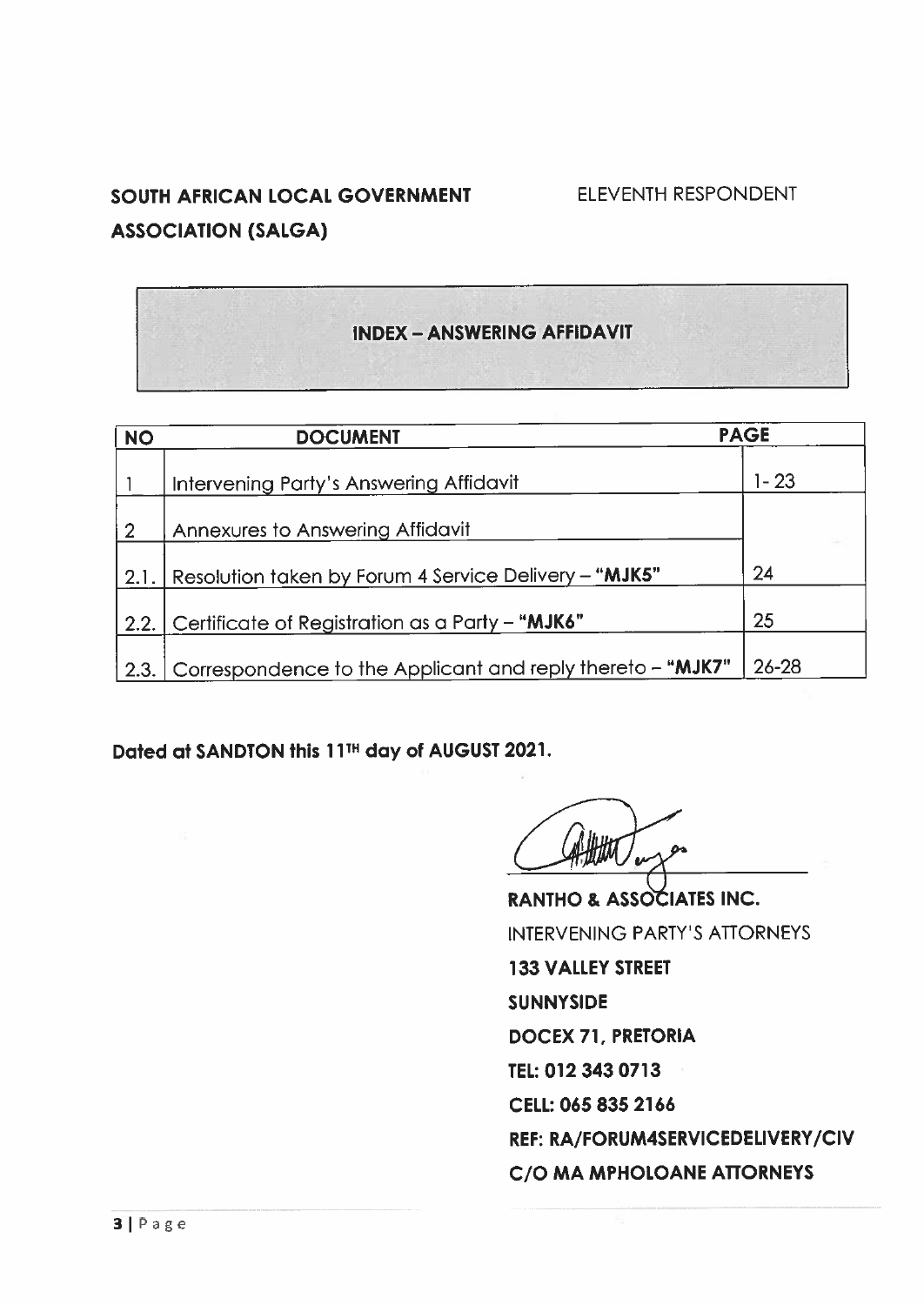13TH FLOOR MARBLE TOWERS 208 JEPPE STREET **JOHANNESBURG** TEL: 011 333 1892 FAX: 086 5123 724 EMAIL: qideon@rontho.co.zo

#### TO: THE REGISTRAR OF THE CONSTITUTIONAL COURT

Constitutional Hill 1 Hospital Street Johannesburg, 2017 Tel: 011 359 7400

#### AND TO: APPLICANTS ATTORNEYS

Moeti Kanyane Incorporated First Floor, Block D Corporate <sup>66</sup> Office Park 269 Von Willich Street Die Hoewes **Centurion** Tel: 012003 6471 EMAIL: moeti@kanyane.co.za / mashudu@kanayane.co.za

#### AND TO: MINISTER OF COOPERATIVE GOVERNANCE AND TRADITIONAL AFFAIRS

First Respondent 87 Hamilton Street Arcadia Pretoria c/o THE STATE ATTORNEY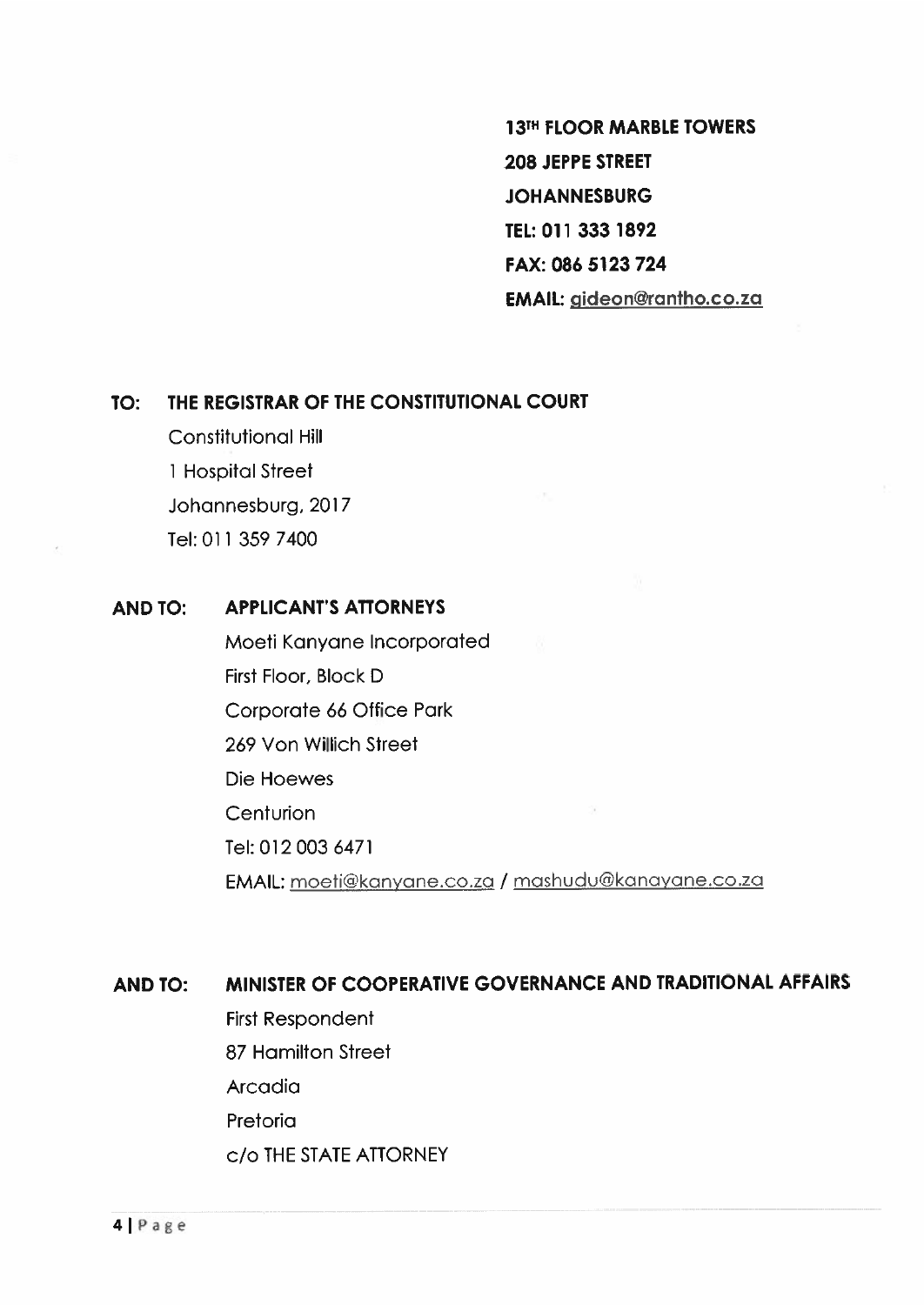SAAU Building 316 Thabo Sehume Street Pretoria Email: ichowe@justice.gov.za/ stateattorneypretoria@justice.gov.za

# AND TO: MEC RESPONSIBLE FOR COOPERATIVE GOVERNANCE IN THE PROVINCIAL GOVERNMENT FOR EASTERN CAPE

Second Respondent Tyamzashe Building Phalo Avenue Civic Square Bhisho Email: mzwake.clay@eccogta.qov.za/ nnofhoko@pmail.com/ noncedo.nothoko@eccogta.gov.za /sivuyisiwe.mayoyo@eccogta.gov.za

# AND TO: MEC RESPONSIBLE FOR COOPERATIVE GOVERNANCE IN THE PROVINCIAL GOVERNMENT FOR FREE STATE

Third Respondent OR Tambo House, Seventh Floor Cnr St Andrews and Markgraaf Street Bloemfontein **Email:** hod@fscogta.gov.za / tembeni.lobe@fscogta.gov.za / lesley@rscogta.gov.za

# AND TO: MEC RESPONSIBLE FOR COOPERATIVE GOVERNANCE IN THE PROVINCIAL GOVERNMENT FOR GAUTENG

Fourth Respondent 37 Pixley ka Isaka Seme Street Marshalltown **Johannesburg**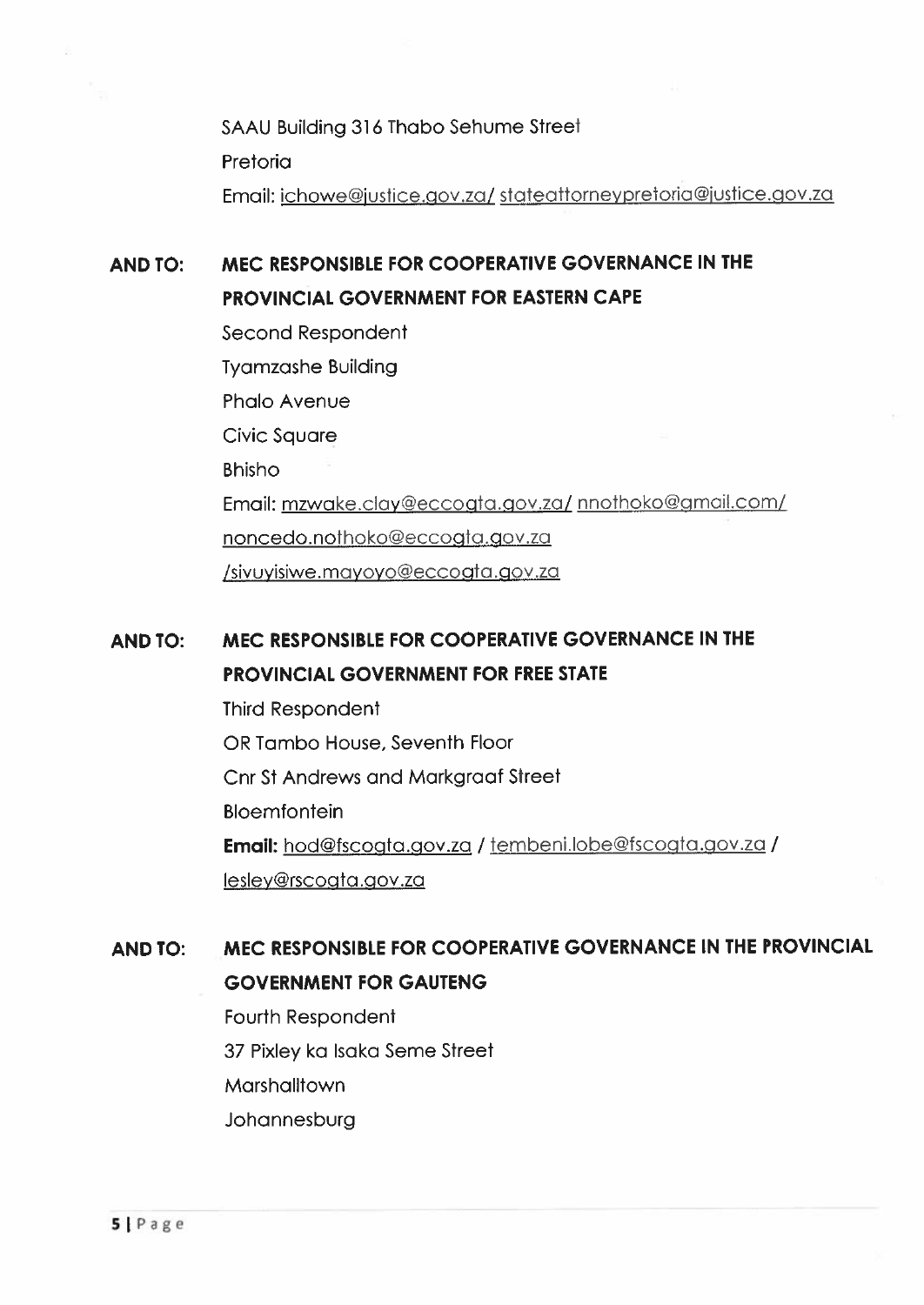Email: Quinton.kubn@gauteng.gov.za / fred.mokoko@gauteng.gov.za / zukiswa.ncunyana@qauteng.gov.za / simon.masisi Ietele@qauteng.govzo Anthony.moonsamy@gauteng.gov.za

# AND TO: MEC RESPONSIBLE FOR COOPERATIVE GOVERNANCE IN THE PROVINCIAL GOVERNMENT FOR KWAZULU-NATAL

Fifth Respondent 330 Langalibalele Street Pietermaritzburg Email: lelani.vandenberg@kzncogta.gov.za / Kerry.turney@kzncogta.gov.za Nokwanda.mchunu@kzncoqta.qov.za / sanele.zondi@kzncogta.pov.za

# AND TO: MEC RESPONSIBLE FOR COOPERATIVE GOVERNANCE IN THE PROVINCIAL GOVERNMENT FOR LIMPOPO

Sixth Respondent Hensa Tower Building 28 Market Street Polokwane Email: ngobenidd@coghsta.limpopo.gov.za/ dumisile@coghsta.limpopo.gov.za / mathyem@coghsta.limpopo.gov.za

# AND TO: MEC RESPONSIBLE FOR COOPERATIVE GOVERNANCE IN THE PROVINCIAL GOVERNMENT FOR MPUMALANGA

Seventh Respondent Samora Machel Building Ext 2, 7 Government Boulevard Rjversjde Park **Mbombela**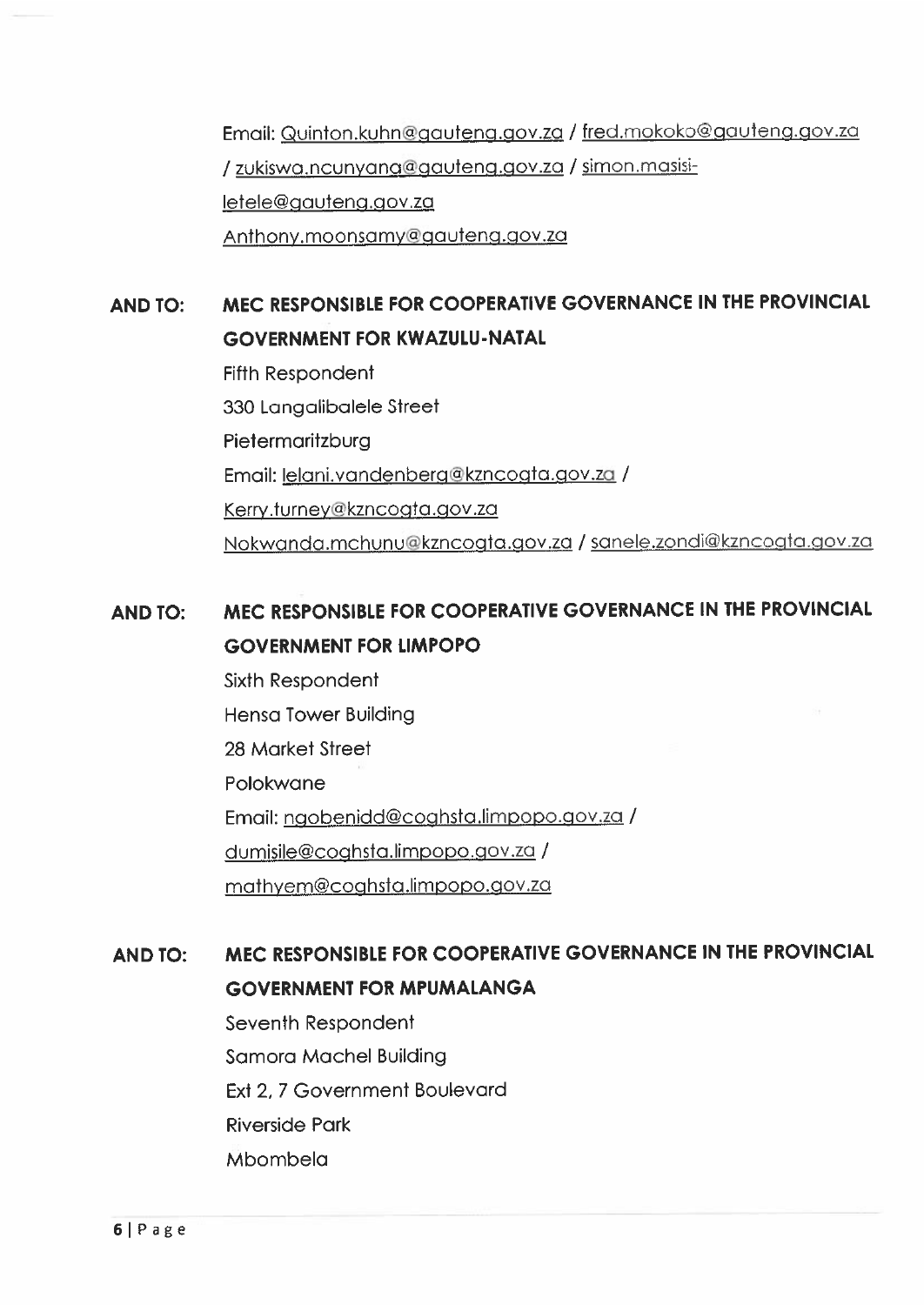Email: vdwalf@mpq.gov.za / rnvdmerwe@mpg.pov.za / sam@mpq.gov..za / skunene@mpg.pov.za / mkhwonazizf@mpg.gov.za

# AND TO: MEC RESPONSIBLE FOR COOPERATIVE GOVERNANCE IN THE PROVINCIAL GOVERNMENT FOR KINBERLEY

Eighth Respondent JS du Plooy Building 9 Cecil Sussman Street Kimberley Email: bvass@ncpg.aov.za / bslenkoe@ncpg.gov.zo / mmadayo@ncrg.gov.za / pseane@ncpQ.Qov.za

# AND TO: MEC RESPONSIBLE FOR COOPERATIVE GOVERNANCE IN THE PROVINCIAL GOVERNMENT FOR NORTH WEST

Nineth Respondent Telkom Building 2266 Bessemmer Street Industrial Site Mafikena Email: mmotlogelwa@nwpg.gov.za / tlerefolo@nwpg.gov.za

# AND TO: MEC RESPONSIBLE FOR COOPERATIVE GOVERNANCE IN THE PROVINCIAL GOVERNMENT FOR THE WESTERN CAPE

Tenth Respondent 9 Wale Street Cape Town Email: graham.paulse@westerncape.gov.za

## AND TO: SOUTH AFRICAN LOCAL GOVERNMENT ASSOCIATION

Eleventh Respondent Block B, Corporate Park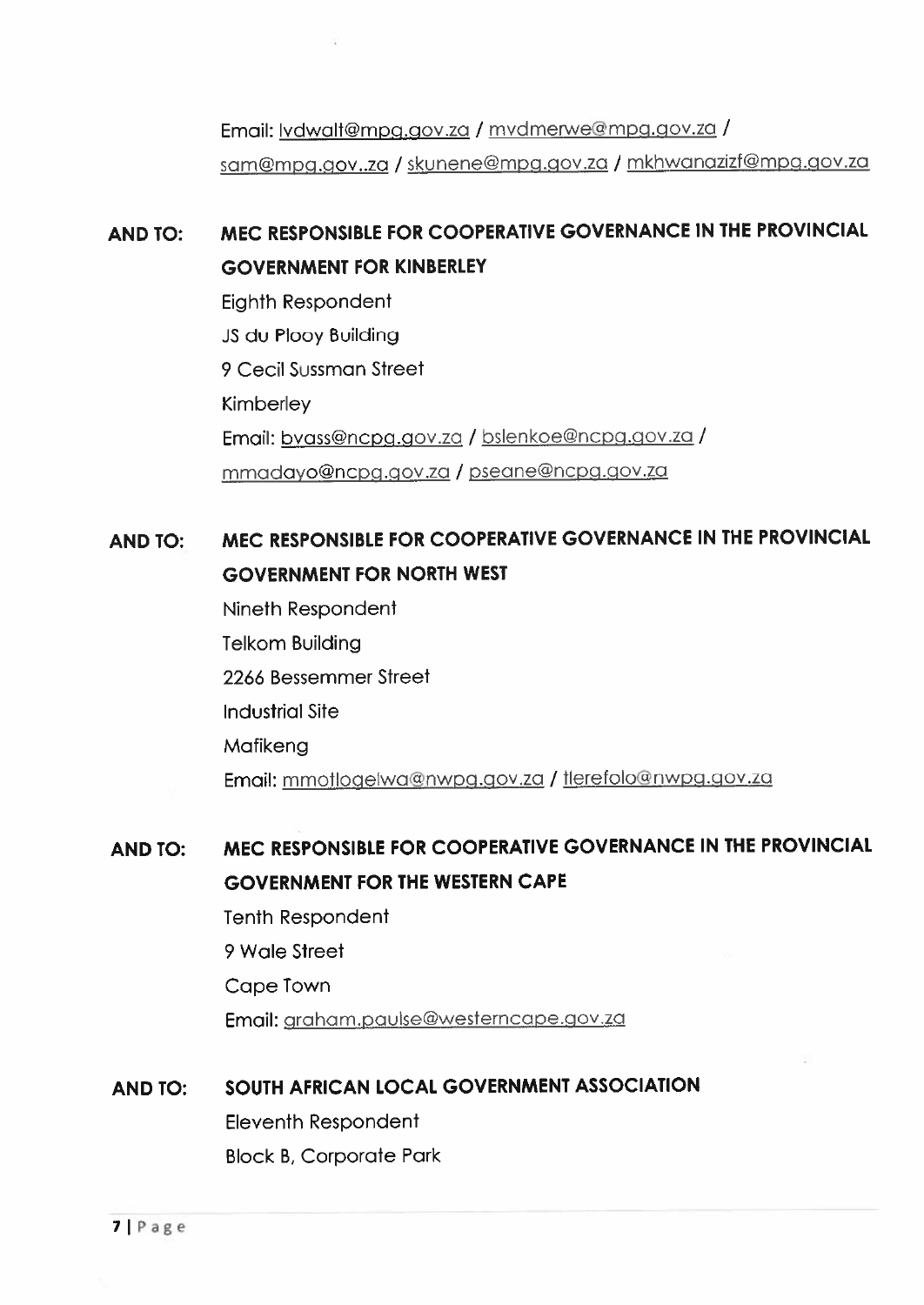175 Corobay Avenue Waterkloof Glen Pretoria Email: uqopichund@salga.org.za

 $\delta$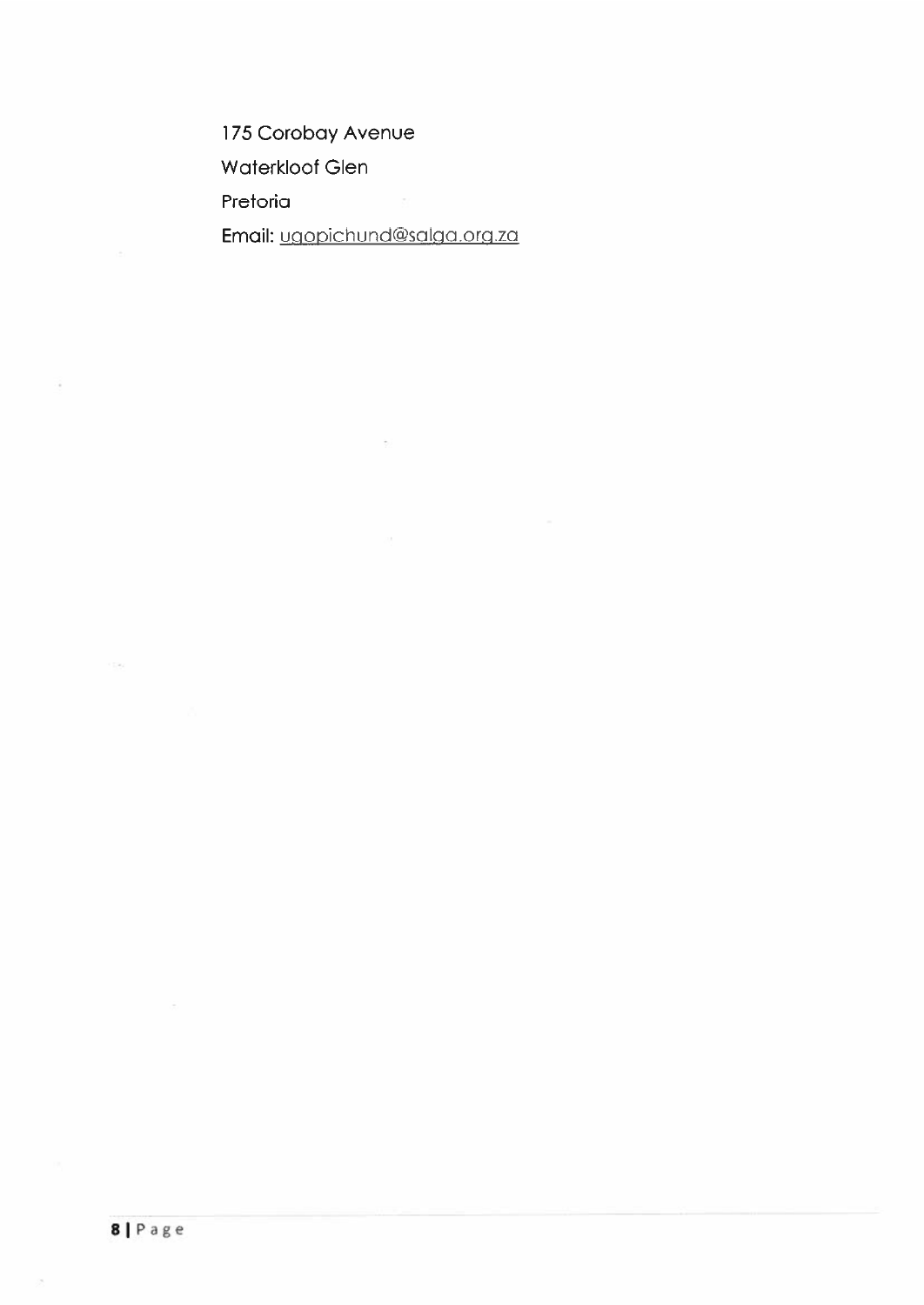#### IN THE CONSTITUTIONAL COURT OF SOUTH AFRICA

#### HELD AT CONSTITUTIONAL HILL (BRAAMFONTEIN)

CASE CCT: 245/21

|<br>|<br>|

In the application of:

FORUM 4 SERVICE DELIVERY INTERVENING PARTY

In re:

ELECTORAL COMMISSION OF SOUTH AFRICA (IEC) APPLICANT

And

MINISTER OF COOPERATIVE GOVERNANCE AND TRADITIONAL AFFAIRS (COGTA) FIRST RESPONDENT

MEC RESPONSIBLE FOR COOPERATIVE SECOND RESPONDENT GOVERNANCE IN THE PROVINCIAL GOVERNMENT OF EASTERN CAPE

MEC RESPONSIBLE FOR COOPERATIVE THIRD RESPONDENT GOVERNANCE IN THE PROVINCIAL GOVERNMENT OF THE FREE STATE

MEC RESPONSIBLE FOR COOPERATIVE FOURTH RESPONDENT GOVERNANCE IN THE PROVINCIAL GOVERNMENT OF GAUTENG

 $\mathbb{R}$   $\mathbb{R}$   $\mathbb{R}$   $\mathbb{R}$   $\mathbb{R}$   $\mathbb{R}$   $\mathbb{R}$   $\mathbb{R}$   $\mathbb{R}$   $\mathbb{R}$   $\mathbb{R}$   $\mathbb{R}$   $\mathbb{R}$   $\mathbb{R}$   $\mathbb{R}$   $\mathbb{R}$   $\mathbb{R}$   $\mathbb{R}$   $\mathbb{R}$   $\mathbb{R}$   $\mathbb{R}$   $\mathbb{R}$   $\mathbb{R}$   $\mathbb{R}$   $\mathbb{$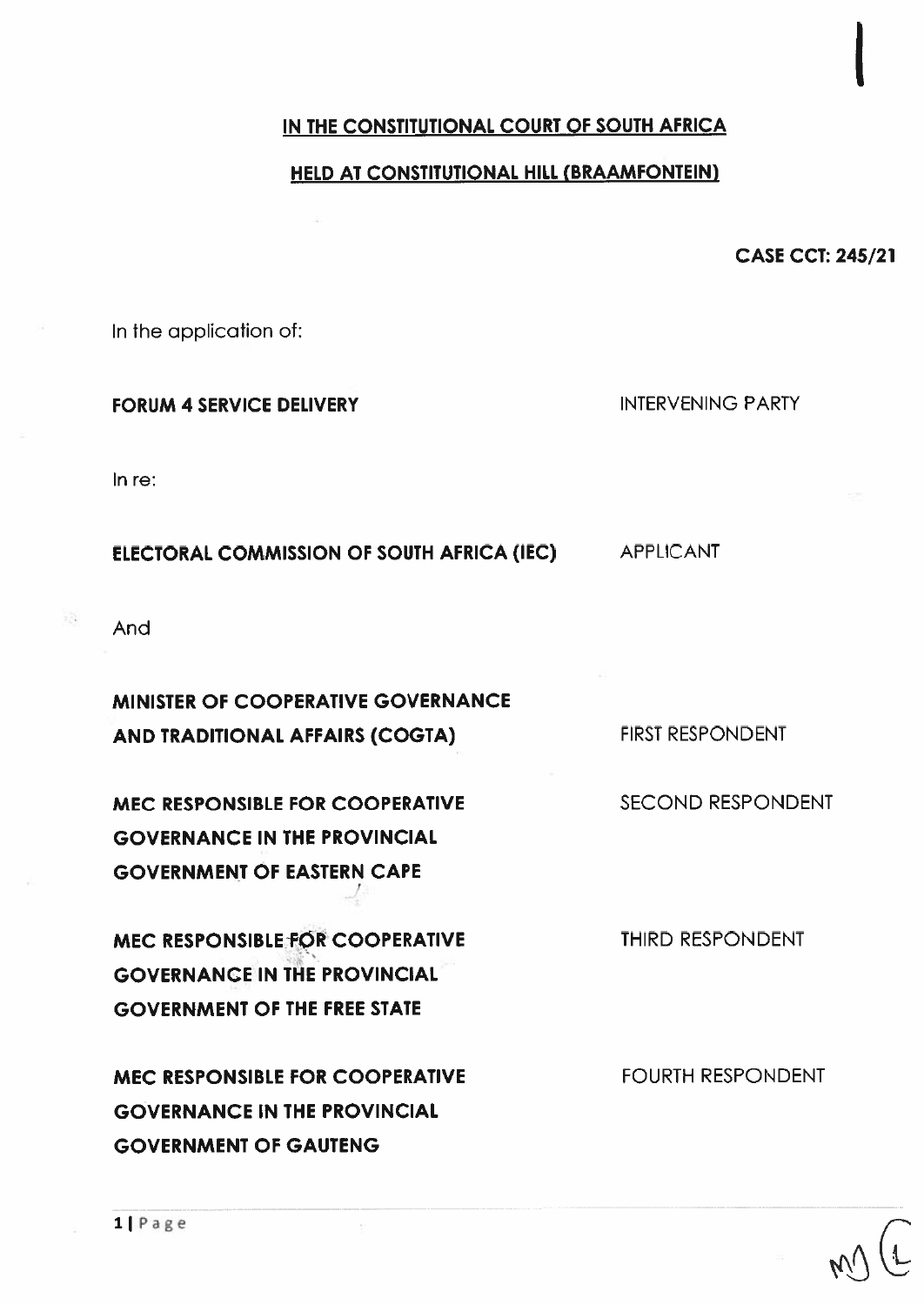MEC RESPONSIBLE FOR COOPERATIVE FIFTH RESPONDENT GOVERNANCE IN THE PROVINCIAL GOVERNMENT OF KWAZULU-NATAL

MEC RESPONSIBLE FOR COOPERATIVE SIXTH RESPONDENT GOVERNANCE IN THE PROVINCIAL GOVERNMENT OF LIMPOPO

MEC RESPONSIBLE FOR COOPERATIVE SEVENTH RESPONDENT GOVERNANCE IN THE PROVINCIAL GOVERNMENT OF MPUMALANGA

MEC RESPONSIBLE FOR COOPERATIVE EIGHTH RESPONDENT GOVERNANCE IN THE PROVINCIAL GOVERNMENT OF THE NORTHERN CAPE

MEC RESPONSIBLE FOR COOPERATIVE NINTH RESPONDENT GOVERNANCE IN THE PROVINCIAL GOVERNMENT OF THE NORTH WEST

MEC RESPONSIBLE FOR COOPERATIVE TENTH RESPONDENT GOVERNANCE IN THE PROVINCIAL GOVERNMENT OF THE WESTERN CAPE

SOUTH AFRICAN LOCAL GOVERNMENT ELEVENTH RESPONDENT ASSOCIATION (SALGA)

INTERVENING PARTY'S (FORUM <sup>4</sup> SERVICE DELIVERY) ANSWERING AFFIDAVIT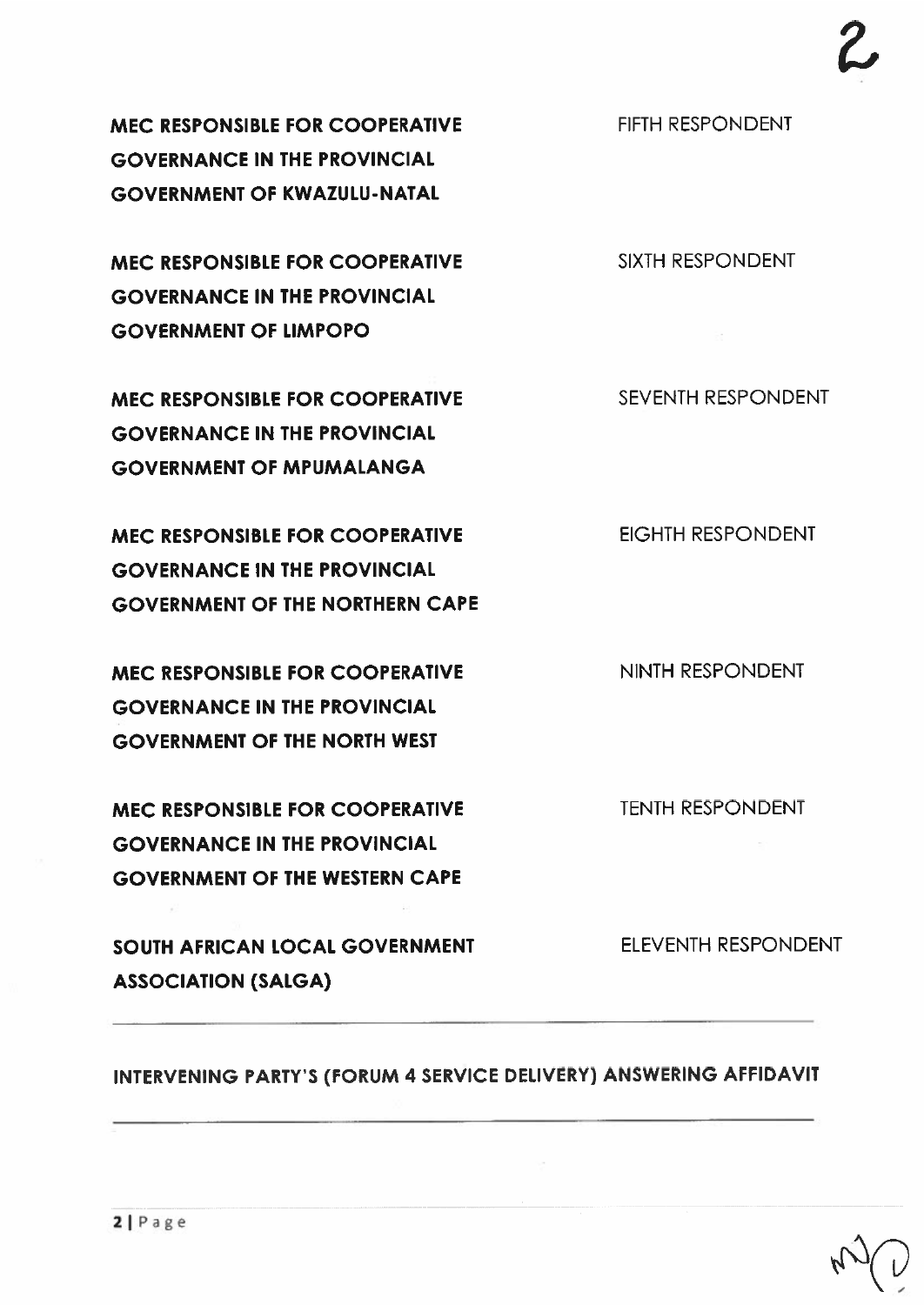I, the undersigned,

#### MBAHARE JOHANNES KEKANA

do hereby take oath and declare that:

#### **INTRODUCTION**

- 1. <sup>I</sup> am an adult male and duly elected President of the intervening party, FORUM 4 SERVICE DELIVERY. <sup>I</sup> am duly authorized to oppose these proceedings on behalf of the FORUM <sup>4</sup> SERVICE DELIVERY. <sup>I</sup> attach hereto <sup>a</sup> copy of the resolution authorising me to bring this application and to oppose the application on behalf of the FORUM 4 SERVICE DELIVERY marked as annexure "MJK 5".
- 2. The facts contained in this affidavit are, save where the context indicates otherwise, within my personal knowledge and are, true and correct.
- 3. Where <sup>I</sup> rely on facts not within my personal knowledge, <sup>I</sup> do so on the basis of documents reviewed and information provided to me. Where I make legal averments, I do so on the basis of legal advice by legal representatives of the **Forum 4 Service Delivery**, which advice I accep<sup>t</sup> as correct.
- 4. I have read the founding affidavit of VUMA GLENTON MASHININI on behalf of the Applicant, together with the necessary annexures and the confirmatory affidavits. <sup>I</sup> wish to state that it is defective both in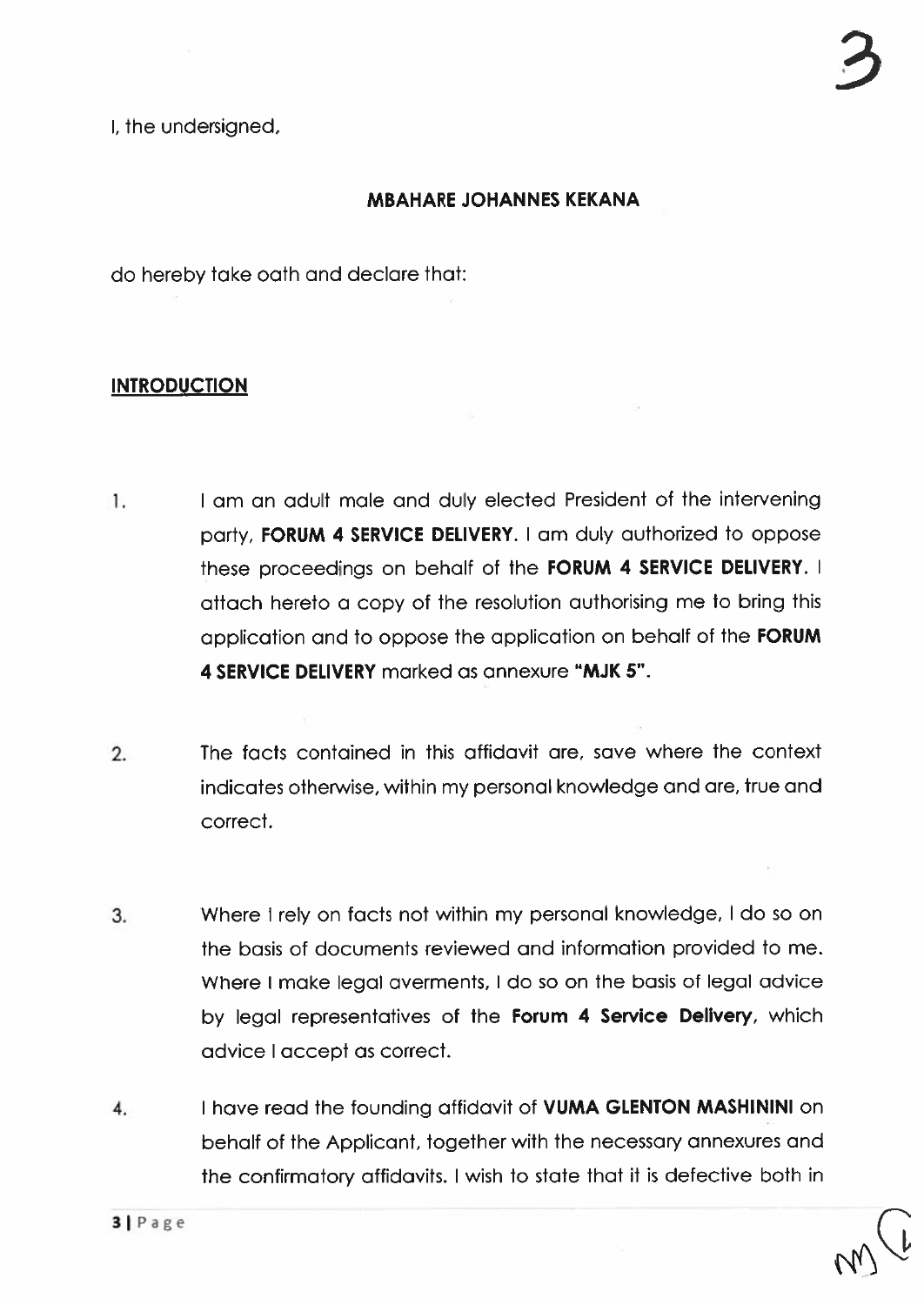substance and in form. <sup>I</sup> am advised that the defects of his founding affidavit are fatal to this application and <sup>I</sup> raise the necessary points in limine in this regard.

- 5. I should mention ab initio, that the position of the FORUM 4 SERVICE DELIVERY in this matter is that, any postponement of the municipal elections as sought by the Applicant, other than through wellestablished Parliamentary constitutional amendment will be unlawful and invalid. It will undermine our constitutional democracy and the supremacy of the constitution. It will indeed create <sup>a</sup> constitutional crisis and <sup>a</sup> collapse of the grundnorm.
- 6. The FORUM 4 SERVICE DELIVERY is vehemently opposed to any violation or vitiation of the Constitution in genera<sup>l</sup> and of its founding and sacrosanct principles in particular. The relief sought by the Applicant in this case, is without <sup>a</sup> doubt at odds and at variance with inter alia, Sections 1, 2, 19, 36 and 159 of the Constitution and other Statutory provisions including the Applicant's own Act.
- 7. The gravamen of the FORUM 4 SERVICE DELIVERY case in these proceedings is that the Applicant's case is tantamount to asking this Honourable Court to act in <sup>a</sup> manner which violates the cardinal and founding principles of our constitutional democracy. The FORUM <sup>4</sup> SERVICE DELIVERY has entered the fray as <sup>a</sup> vanguar<sup>d</sup> and sentinel of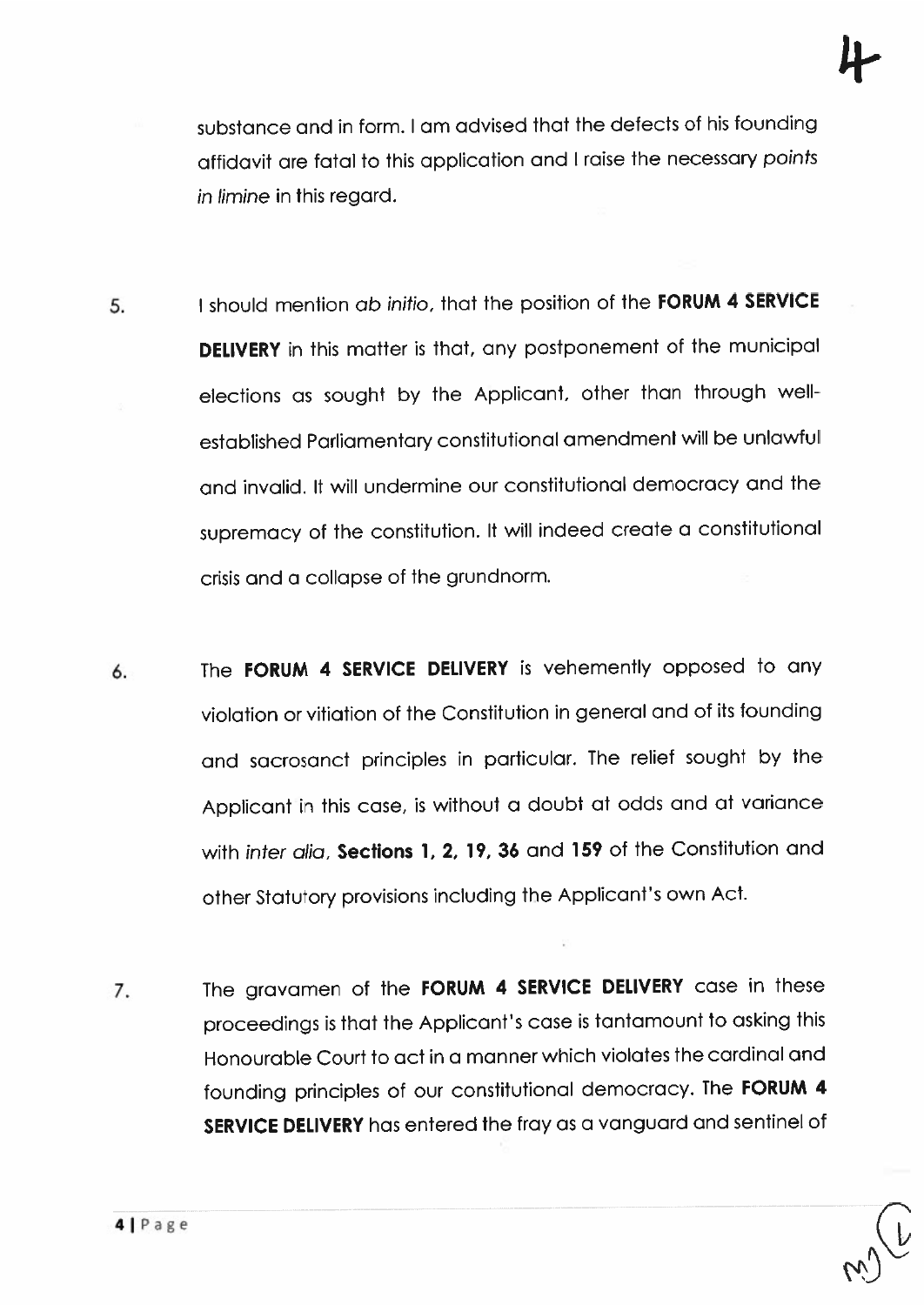the Constitution of the Republic of South Africa, 1996, the principles of democracy as well as this Honourable Court.

- 8. I am informed that, I am, in the converse entitled to oppose this application by virtue of the invocation of Section <sup>38</sup> (c), (d) and (e) of the Constitution of the Republic of South Africa, 1996.
- 9. Before I deal with the substantive defences, I wish to deal with the points in limine which <sup>I</sup> am advised are dispositive of this application without venturing to deal with the substantive issues in this matter. The FORUM 4 SERVICE DELIVERY shall canvass the following legal points in limine regarding the salient Constitutional Principles which are at the vortex of the main application:

#### POINTS IN LIMINE

- 9.1 JURISDICTION AND RIPENESS
- 9.2 DIRECT ACCESS
- 9.3 NON-JOINDER

## 9.4 SUPREMACY OF THE CONSTITUTION AND SEPARATION OF POWERS

## 9.5 LACK OF URGENCY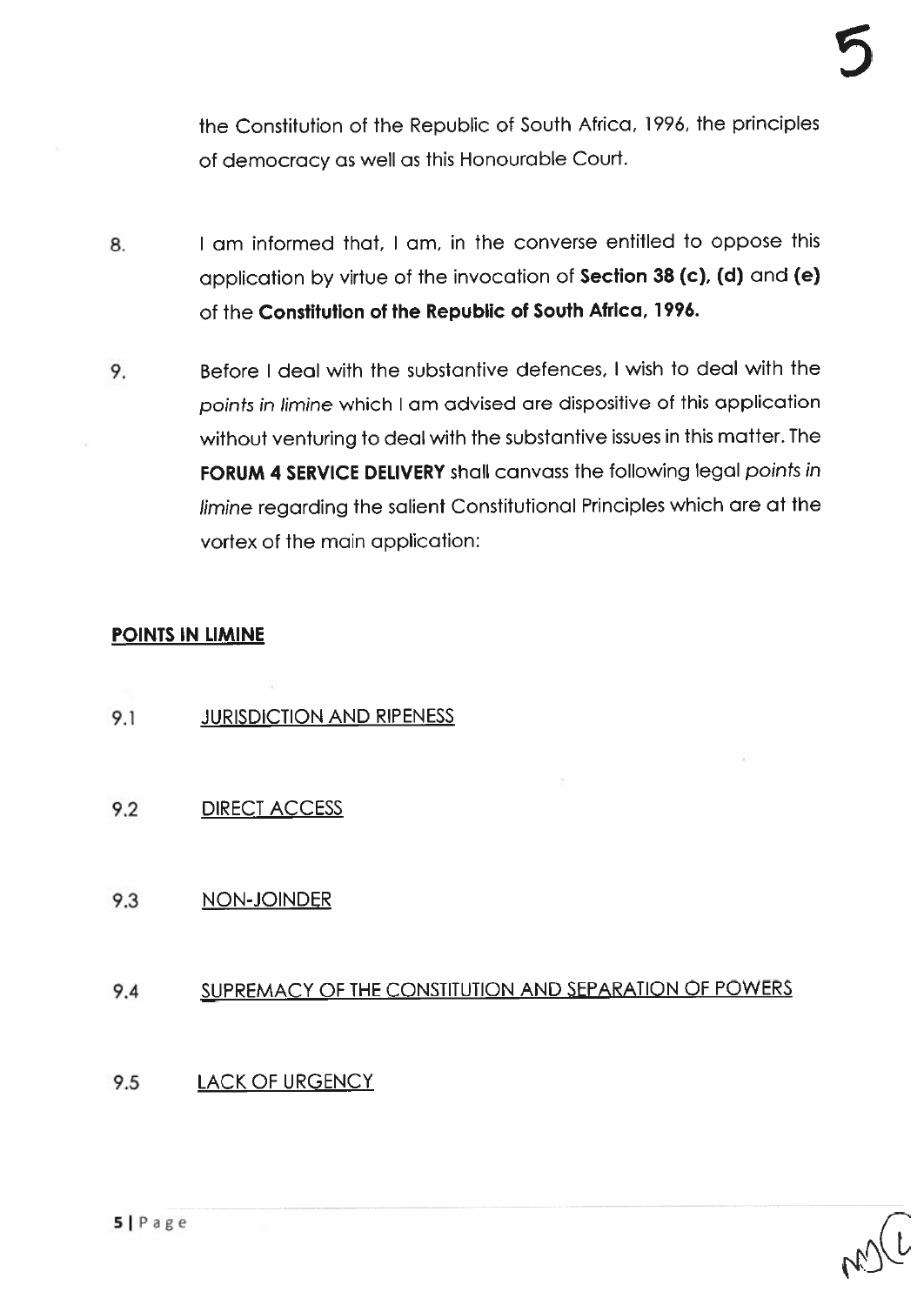$\omega_{\!\scriptscriptstyle (\! \prime\!)}$ 

#### LACK OF JURISDICTION AND RIPENESS

- 10. I am ably advised that this Honourable Court lacks the necessary jurisdiction to grant the relief sought by the Applicant. This is because such relief falls within the purview of the Legislature. Postponing or deferring elections to <sup>a</sup> future date is tantamount to changing or amending Section 159 of the Constitution of South Africa, 1996 as well as amending Section <sup>24</sup> of the Local Government: Municipal Sfrucfures Act 117 of 1998. <sup>I</sup> will deal with this subject matter under the Separation of powers sub-heading latter in this answering affidavit.
- 11. Alternatively, this Honourable Court lacks the necessary jurisdiction because it is not <sup>a</sup> court of first instance and this matter is devoid of any basis for direct access to this Honourable Court as will be discussed later below.
- 12. Moreover, this matter is per se, <sup>a</sup> political matter and not <sup>a</sup> legal matter. This matter should be left to the political enterprise of the country and the Applicant in this matter to resolve it. <sup>I</sup> am advised that this Honourable Court should not be seized with political matters clothed as ostensible legal matters. Only in the event the parties have failed to reach the desired resolution would the matter become justiciable and ripe for adjudication by this Honourable Court.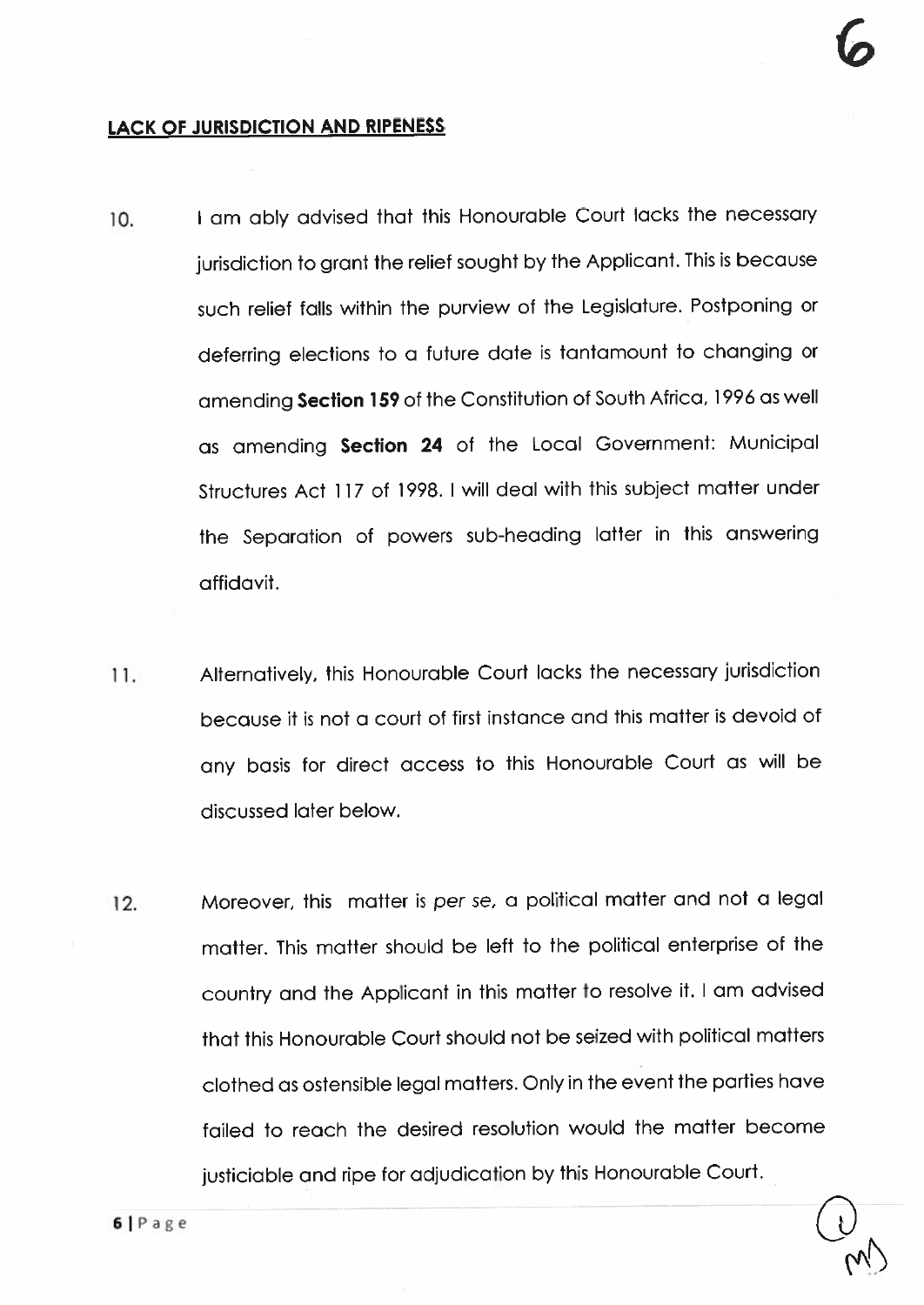- 13. In other words, this matter was brought before this Honourable Court prematurely and thus rendering this the court of first instance. The quandary with the foregoing scenario is that the parties litigant in these proceedings will have no further relief such as appellate or review avenue in the event of an adverse outcome. This situation should not be countenanced.
- 14. In this regard, the Court should exercise a measure of self-restraint and afford the Applicants and the political parties, the rest of whom were not initially cited in these proceedings, including the Forum <sup>4</sup> Service Delivery, the necessary deference within their ambit to resolve the issue politically.
- 15. <sup>I</sup> therefore implore this Honourable Court to dismiss this application with costs and that even if the Applicants are successful in full or in part, that the Forum <sup>4</sup> Service Delivery should be awarded the costs.

## DIRECT ACCESS

16. <sup>I</sup> am advised that the Applicant has failed to adduce facts and reasons which demonstrate and justify direct access to this Honourable Court in terms of Rule 18 of the Rules of this Honourable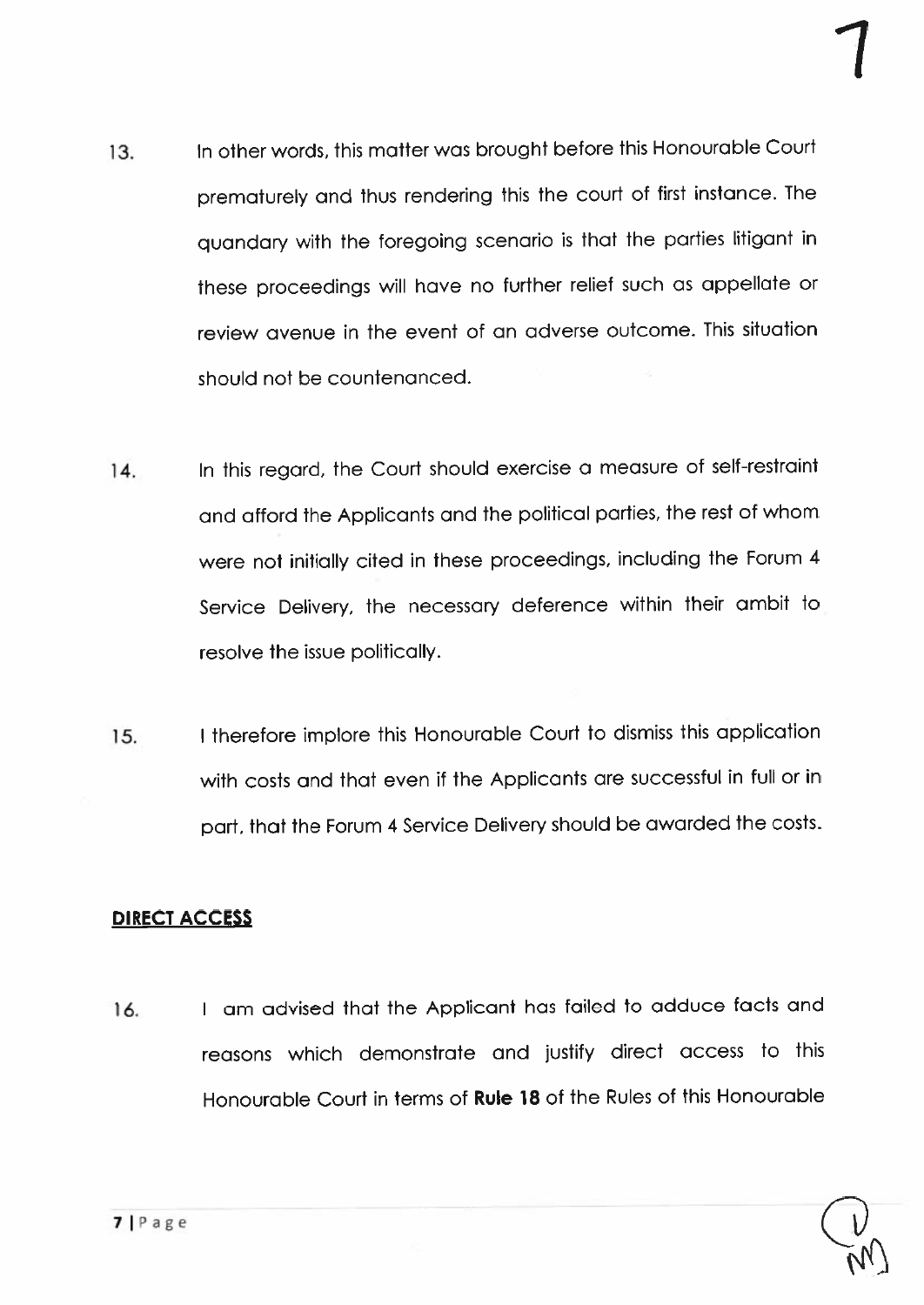Court read with Section 167(6) (a) of the Constitution of the Republic of South Africa.

- 17. In this regard, the Applicant has failed to show cause why it will be in the interest of justice that they are granted direct access. <sup>I</sup> am also advised that another consideration relevant to <sup>a</sup> gran<sup>t</sup> of direct access is whether an applicant has shown that they have exhausted all remedies or procedures that may have been available to them in the lower courts or any other fora. Moreover such Applicants should demonstrate that there are exceptional circumstances which warrant direct access.
- 18. In the premises, I am ably advised that the Court lacks the necessary jurisdiction because the matter is prematurely before this Honourable Court. This is so because the Applicant has failed to justify direct access. The Applicant should approac<sup>h</sup> the High Court for similar relief or should have engage<sup>d</sup> directly with the political actors in order to reach an amicable solution through consensus.
- 19. <sup>I</sup> am advised that another Court with concurrent jurisdiction such as the High Court would be an appropriate farum to adjudicate this matter. There after the applicant can then utilise the procedure prescribed in terms of Section <sup>172</sup> of the Constitution of South Africa, 1996.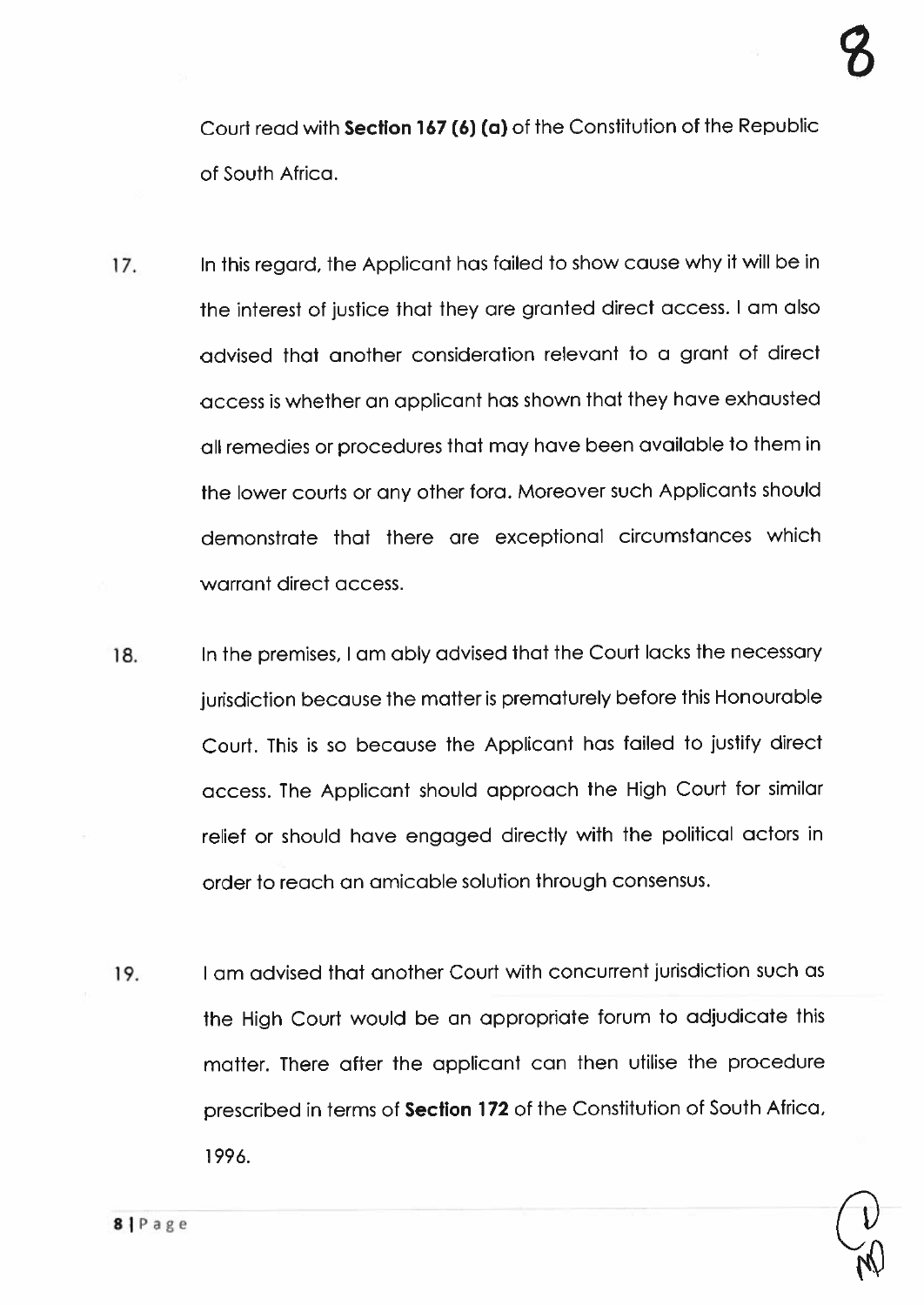#### NON-JOINDER

- 20. I am advised that the Applicant failed to joined the **FORUM 4 SERVICE DELIVERY** and other political parties as co-respondents to these proceedings. The FORUM 4 SERVICE DELIVERY is a political party registered with the Independent Electoral Commission of South Africa (IEC), the Applicant. In this regard, <sup>I</sup> attach hereto, the FORUM <sup>4</sup> SERVICE DELIVERY registration certificate marked annexure "MJK 6".
- 21. <sup>I</sup> am advised that the test for joinder/non-joinder is whether <sup>a</sup> party has a **direct and substantial legal interest** in the matter. I am accordingly advised that the FORUM <sup>4</sup> SERVICE DELIVERY has <sup>a</sup> direct and substantial legal interest in the matter because it is <sup>a</sup> political party which has an interest in participating in the elections.
- 22. The individual members of the **FORUM 4 SERVICE DELIVERY** have an interest in participating in the voting process during elections and to partake in contesting the elections in accordance with Section <sup>19</sup> of the Constitution of South Africa. The FORUM 4 SERVICE DELIVERY also has <sup>a</sup> direct and substantial legal interest in fhe outcome of fhe matter, especially to influence such outcome by actively participating in this application by virtue of their intervention in the case.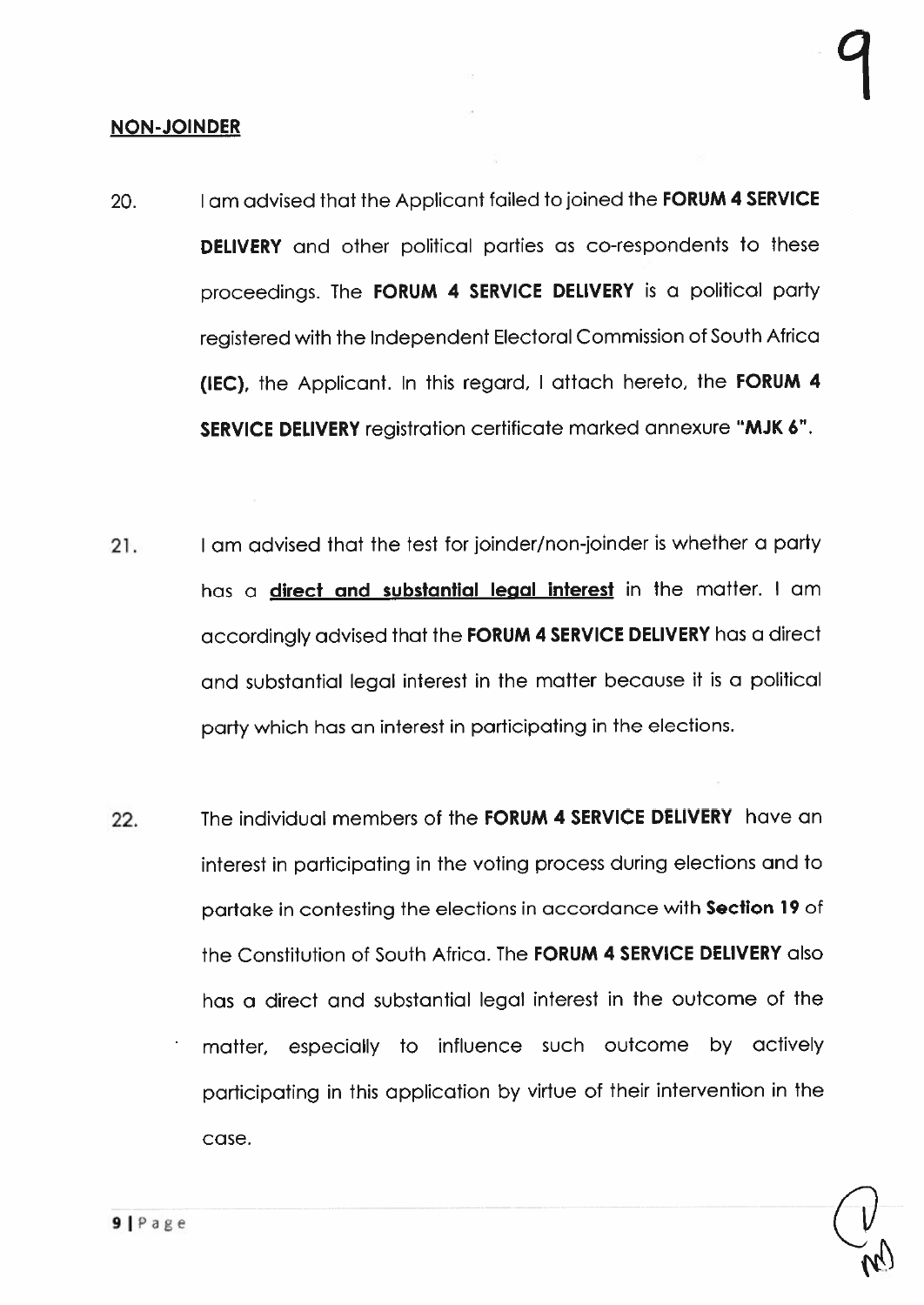- 23. The FORUM 4 SERVICE DELIVERY is a political party which has about 50 <sup>000</sup> members throughout the length and breadth ot South Africa. The party has <sup>28</sup> Councillors in <sup>13</sup> South African municipal councils whose term of tenure will end on the 1st November 2021 in accordance with Section 159 of the Constitution of the Republic of South Africa, 1996 and Section 24 of the Local Government: Municipal Structures Act 117 of 1998.
- 24. It should be noted that on the 5<sup>th</sup> August 2021, the FORUM 4 SERVICE DELIVERY transmitted correspondence to the Applicants in the main application indicating the desire to be joined in the proceedings. The Applicant replied in <sup>a</sup> letter dated the 5th August <sup>2021</sup> indicating that the Applicants were not per se, oppose<sup>d</sup> to the FORUM <sup>4</sup> SERVICE DELIVERY is entitled to bring the application for leave to infervene in the proceedings.
- 25. This clearly demonstrates the Applicant's acknowledgment of the FORUM 4 SERVICE DELIVERY in this matter. I attach hereto, copies of the said correspondences marked as annexure "MJK 7".
- 26. I am further advised that such non-joinder is fatally defective to the Applicant's case as these parties have <sup>a</sup> direct and substantial legal interest in these proceedings. The excuse made by the Applicant that there are multiple registered political parties should not be countenanced.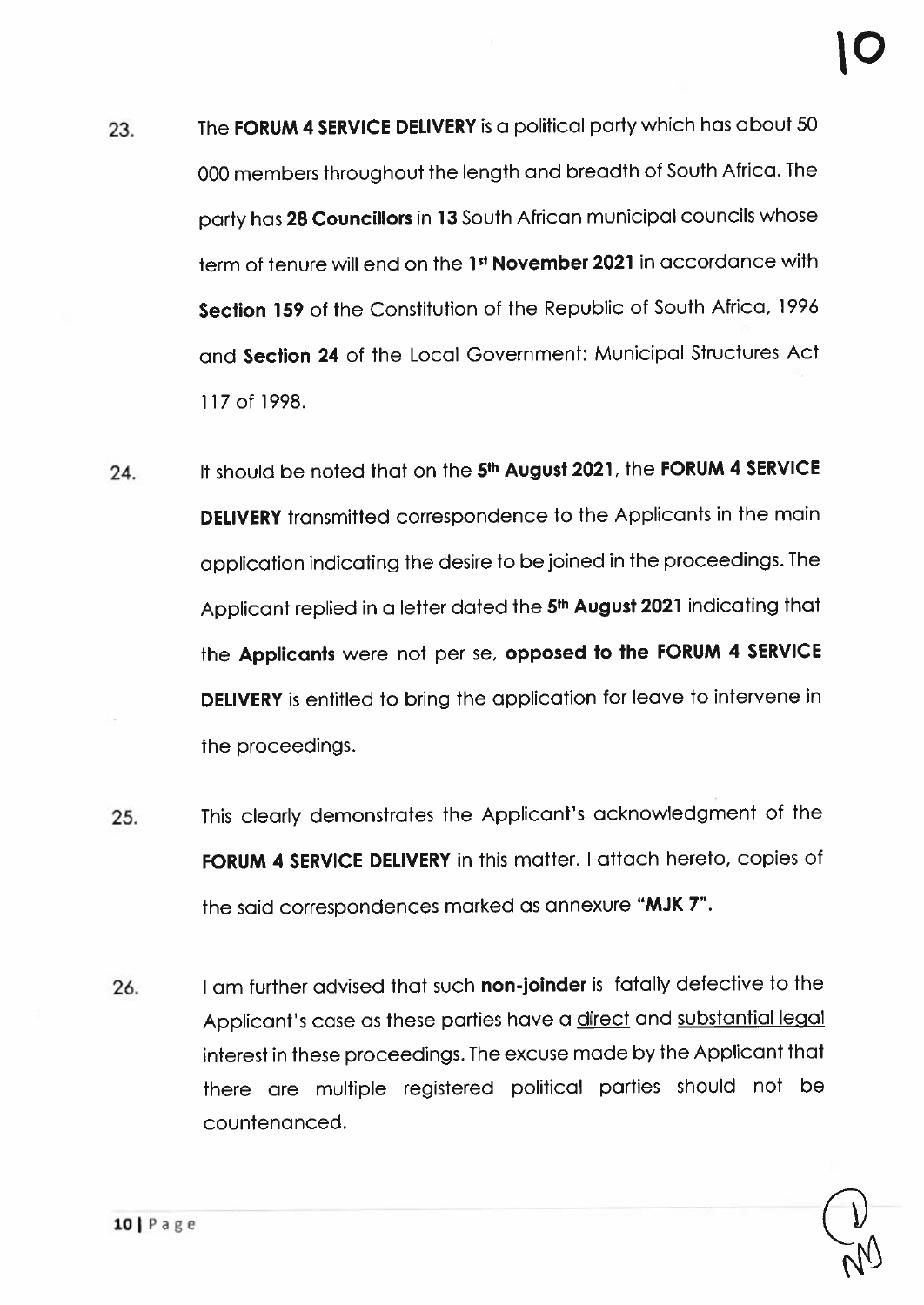27. I am further advised that the **FORUM 4 SERVICE DELIVERY's** interest also lies in the outcome of this matter. In the event this Honourable Court for some unfathomable reason, grants the relief sought, such relief will have far reaching implications for the FORUM <sup>4</sup> SERVICE DELIVERY and its membership.

Il

28. Accordingly, this application falls to be dismissed with costs on these points alone.

#### SUPREMACY OF THE CONSTITUTION AND SEPARATION OF POWERS

- 29. Section 2 of the Constitution of the Republic of South Africa provides that "The Constitution is the supreme law of the Republic; law or conduct inconsistent with it is invalid, and the obligations imposed by it must be fulfilled.'
- 30. <sup>I</sup> am advised that the principle of separation of powers is articulated in the Constitution of South Africa. Section 43 of the Constitution vests the legislative authority of the Republic in the National Parliament, Provincial Legislatures and Municipal Councils respectively. On the other hand, the judicial outhority is entrusted with the courts of law.
- 31. The Executive authority of the Republic is vested in the President and Members of the Cabinet. The principle ot separation of powers denotes that the Court should not encroach upon the purview of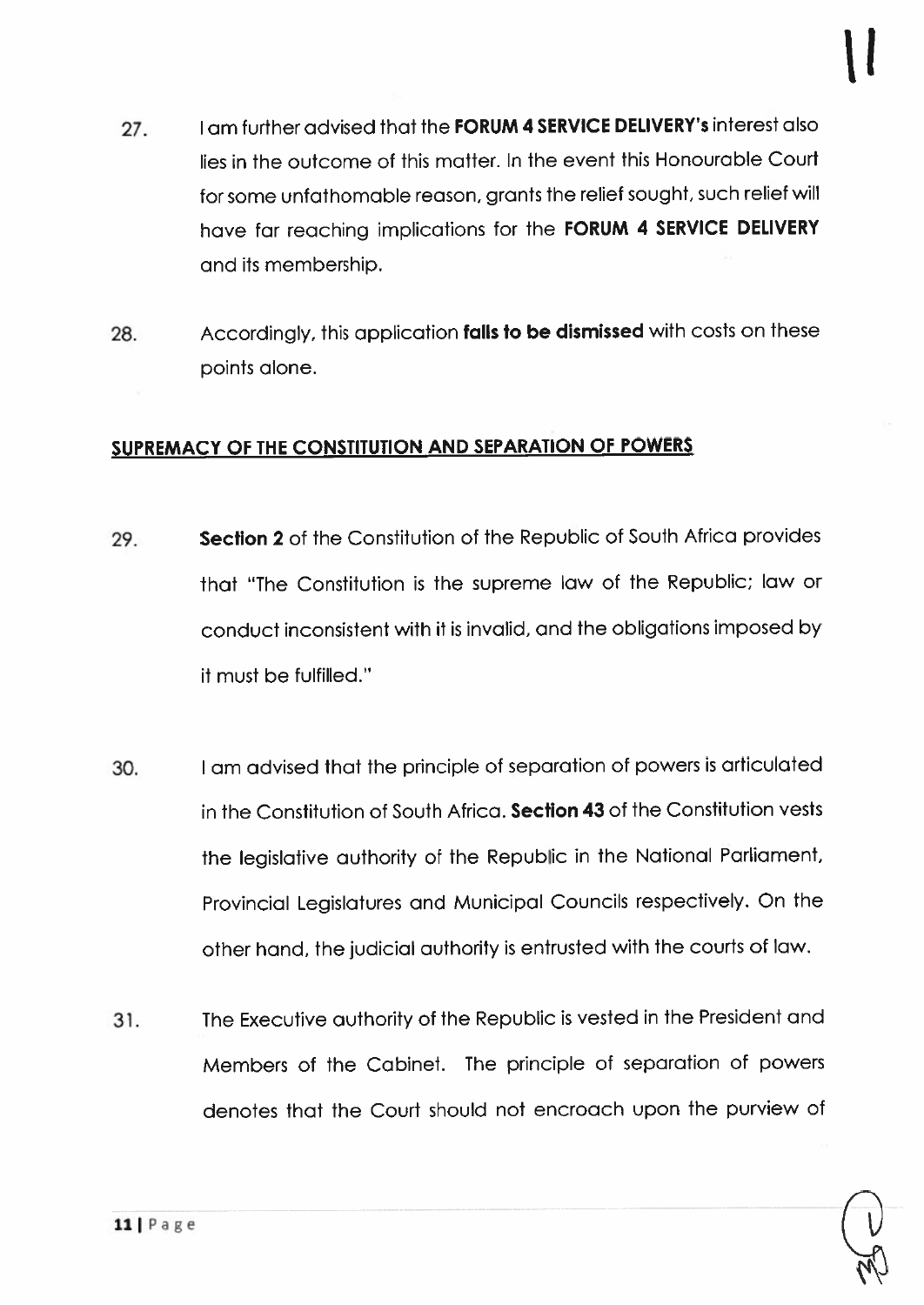other organs and spheres of governmen<sup>t</sup> such as Parliament and the Executive without <sup>a</sup> justifiable cause.

- 32. <sup>I</sup> am also advised that the Applicant, in the relief it seeks in this matter, is <sup>p</sup>lacing this Honourable Court in an invidious and precarious position of encroaching on the province of the Legislature. The Applicant seeks to effectively postpone the Municipal elections to <sup>a</sup> later date against the provisions of Section <sup>159</sup> of the Constitution and 24 of the Municipal Structures Act.
- 33. The postponement of Municipal elections is tantamount to amending the Constitution and this Honourable Court has no such power as such power resides with Parliament. This then <sup>p</sup>laces this Honourable Court squarely on the legislative function of Parliament and on direct assault on the Constitution. I am advised that in the event this honourable Court entertains this matter it will be usurping the powers and functions of Parliament without <sup>a</sup> just cause.

#### MATTER NOT URGENT

- 21. Before addressing certain of the allegations and contentions seriatim, I record that the FORUM 4 SERVICE DELIVERY contends that this matter should not be heard as one of urgency. The purported urgency is non-existent in that:
- 21.1 The Applicant failed to meet the muster of urgency;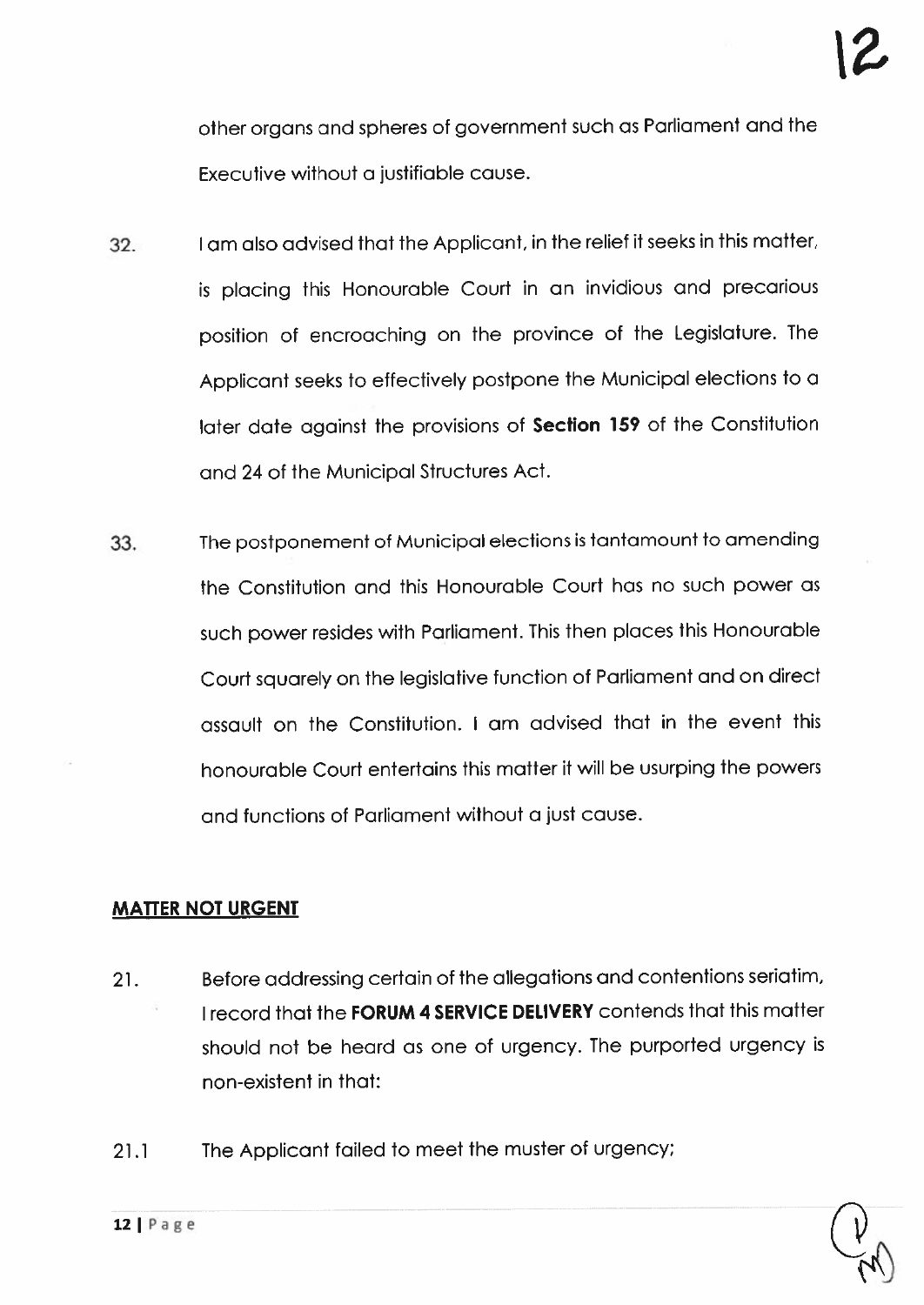- 21.2 In the **ALTERNATIVE**, the purported urgency is self-created;
- <sup>21</sup> .3 The Applicant Failed to meet all the requirements for <sup>a</sup> final interdict;

#### FAILURE TO MEET THE REQUIREMENTS FOR URGENCY

- 22. In this regard, <sup>I</sup> record that the Applicant has failed to <sup>p</sup>lace before this Honourable Court, facts that are material to the question of the purported urgency of the application. The Applicants have always known that the municipal elections were suppose<sup>d</sup> to take <sup>p</sup>lace in October 2021. The Applicants also knew of the Covid-19 pandemic as early as March <sup>2020</sup> when the country was <sup>p</sup>laced under Level <sup>5</sup> restrictions. The Applicant failed to bring this application earlier than it has even with the full knowledge of the above facts.
- 23. I am advised that in terms of Rule 6 (12) of the Uniform Rules, which sanctions and delineate urgen<sup>t</sup> applications, the Applicant ought to have explicitly set forth the circumstances which he/she aver render the matter urgen<sup>t</sup> and the reasons why the Applicant claims that the Applicant could not be afforded substantial redress at an application in due course.
- 24. <sup>I</sup> am further advised that the discretionary sanctioning of the operation of the urgen<sup>t</sup> application by the Court is not there for the taking. The Applicant has to pass the muster of the abovementioned Rule.
- 25. The Applicant has failed to explicitly set forth the circumstances which the Applicant avers render the matter urgent. <sup>I</sup> am advised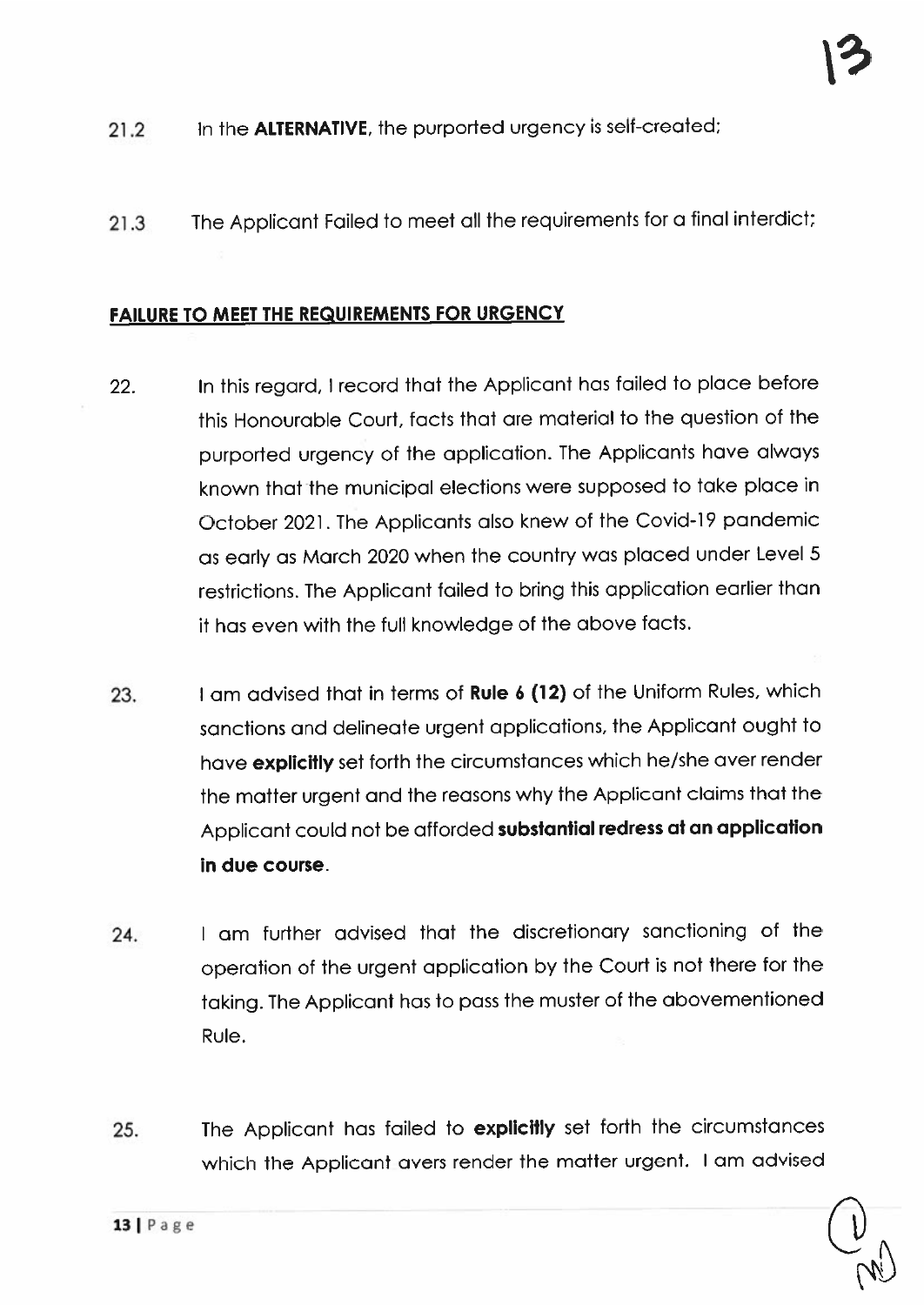that this requirement saddled the Applicant with the responsibility to set-out their averment on urgency such that the urgency will become apparen<sup>t</sup> from the reading of the founding affidavit but in this instance, the averments which purportedly render the matter urgen<sup>t</sup> are not explicit and at best, are vogue.

- 26. I am also advised that **Rule 6 (12) (b)** requires the Applicant in making an application for urgency, to satisfy the test "whether he/she will not be accorded substantial redress at an application in due course".
- 27. The Applicant not only failed to satisfy the test why they cannot be afforded substantial redress at an application in due course. They failed to at least make the necessary averments in this regard. <sup>I</sup> am advised that this *lacuna* in the Applicant's founding affidavit alone is fatal to his application, particularly on urgency.
- 28. In this regard, <sup>I</sup> record that the Applicant has failed to place before this Honourable Court facts that are material to the question of the alleged urgency of the application and on that basis alone, the application should be dismissed, alternatively struck off the roll.

## URGENCY. IF ANY. SELF-CREATED

- 29. I am advised that in this matter, this Honourable Court's power to dispense with the forms and service provided for in the Court Rules is <sup>a</sup> discretionary one.
- 30. I am further advised that one of the circumstances under which this Honourable Court, in the exercise of its discretion, may decline to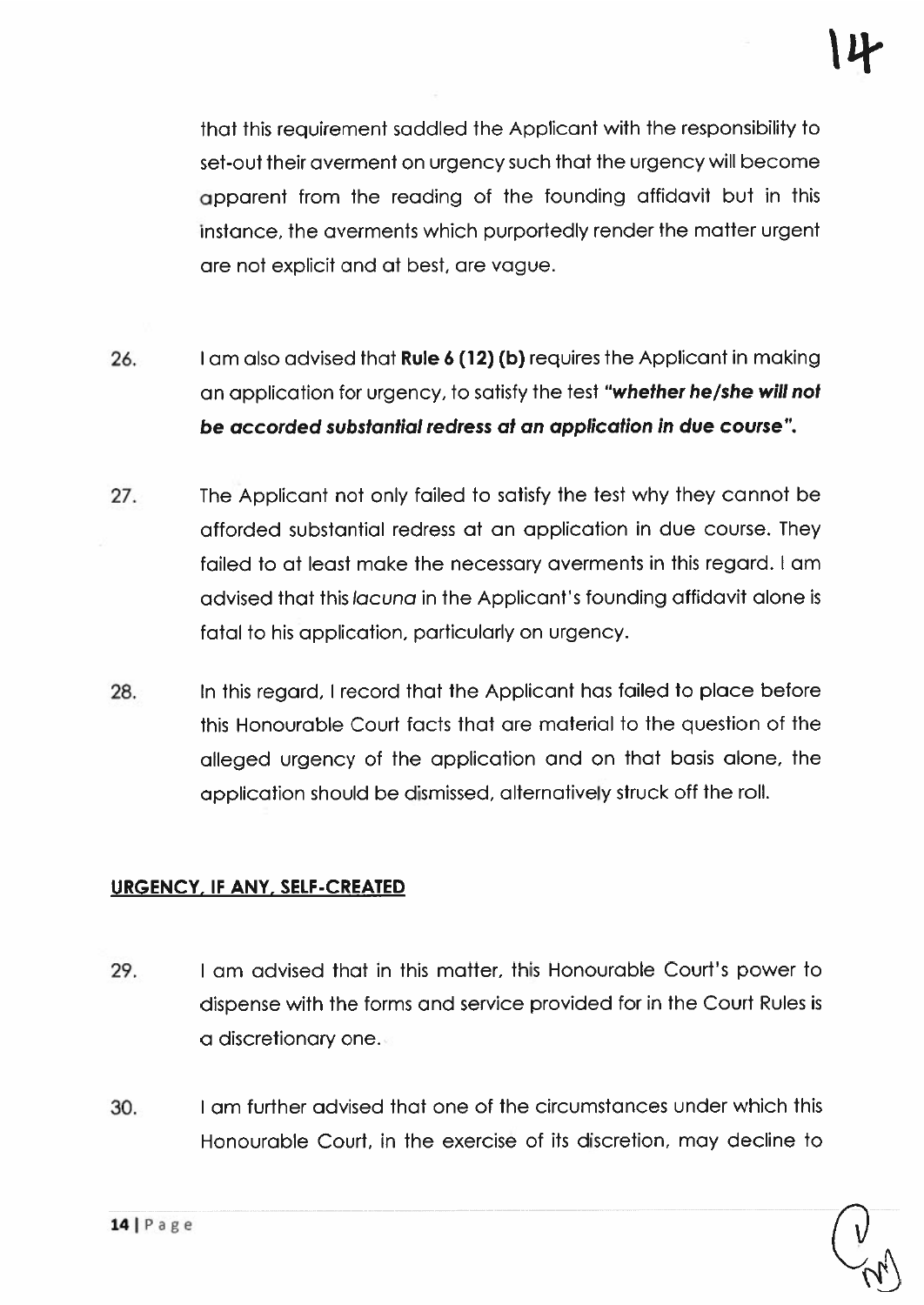condone non-compliance with the prescribed forms and service, is when the Court is of the view that the urgency is self-created.

31. I am advised that the urgency in this matter is self-created. This is because the Applicant was aware of the challenges associated with the Covid-19 pandemic and did nothing. The Moseneke Commission was only instituted on the 20<sup>th</sup> of May 2021 when it should have been commissioned much earlier.

#### FAILURE TO SATISFY THE REQUIREMNTS FOR A FINAL INTERDICT

- 32. <sup>I</sup> am advised that the Applicant seeks <sup>a</sup> final interdictory relief.
- 33. <sup>I</sup> am further advised that an applicant seeking such final relief is required to satisfy the Court of the existence of the following requirements:
- 33.1 A clear right;
- 33.2 There must be an injury actually committed or reasonably apprehended;
- 33.3 There must not be similar protection available to the applicant by any ordinary means or remedy.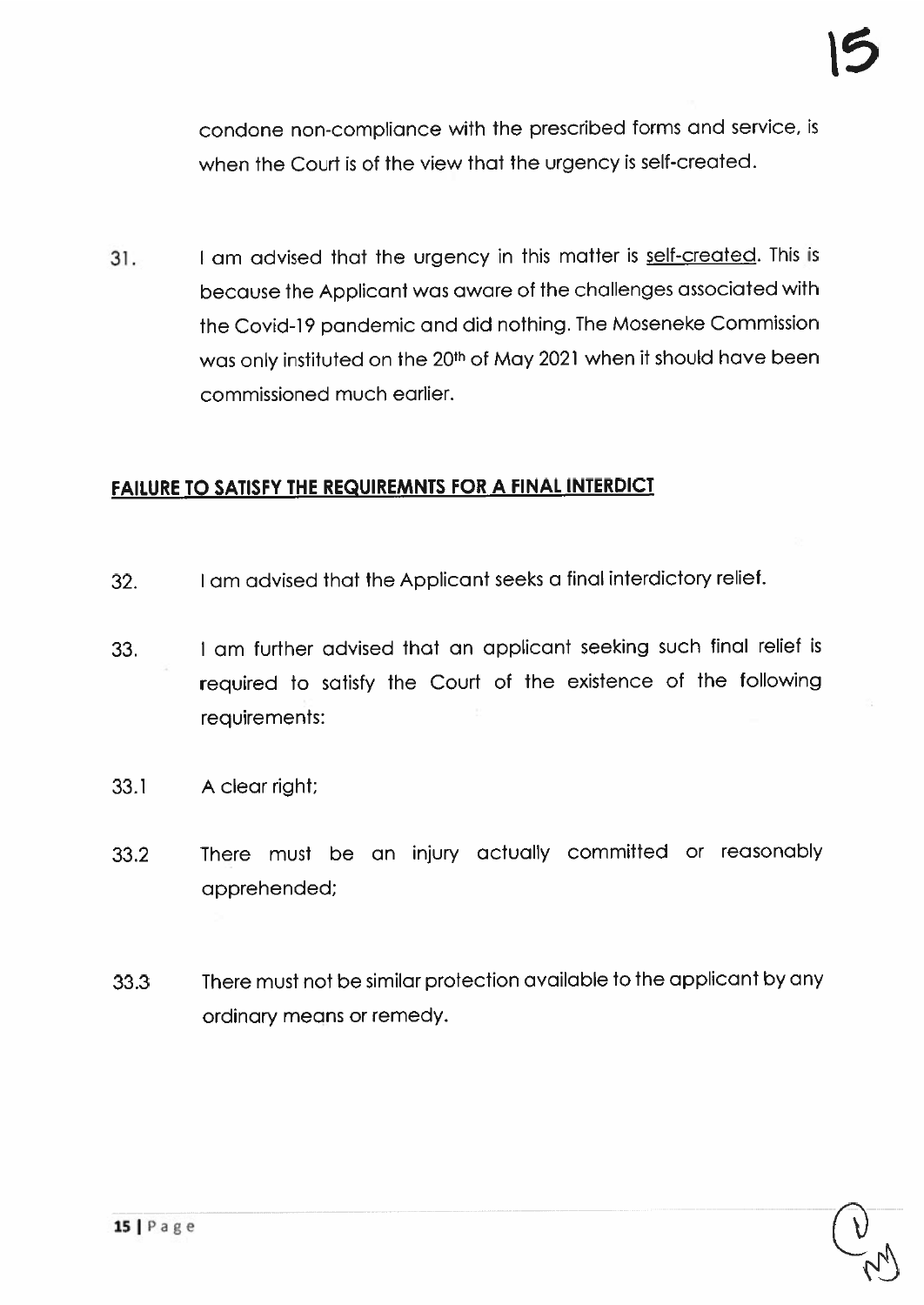34. I shall address these requirements below.

## A clear right

35. <sup>I</sup> am advised that the Applicant has no clear right to bring this application because, the application in itself is unlawful for the simple reason that the Applicant seeks to involve this Honourable Court to act against the well-established constitutional principle.

#### Injury actually committed or reasonably apprehended

36. The injury or harm to the Applicant is that the voting public maybe infected by the Corona Virus. However, adherence to the health protocols could be <sup>a</sup> mitigating tactor in the same manner that the public is allowed to attend to work <sup>p</sup>laces and public <sup>p</sup>laces in general.

#### No similar protection by any ordinary remedy

37. <sup>I</sup> am advised that the Applicant should demonstrate that there is no similar protection by any ordinary remedy in law. <sup>I</sup> am therefore advised that there exists remedies or protection available to the Applicant in that the Applicant can approach the High Court for the same remedies.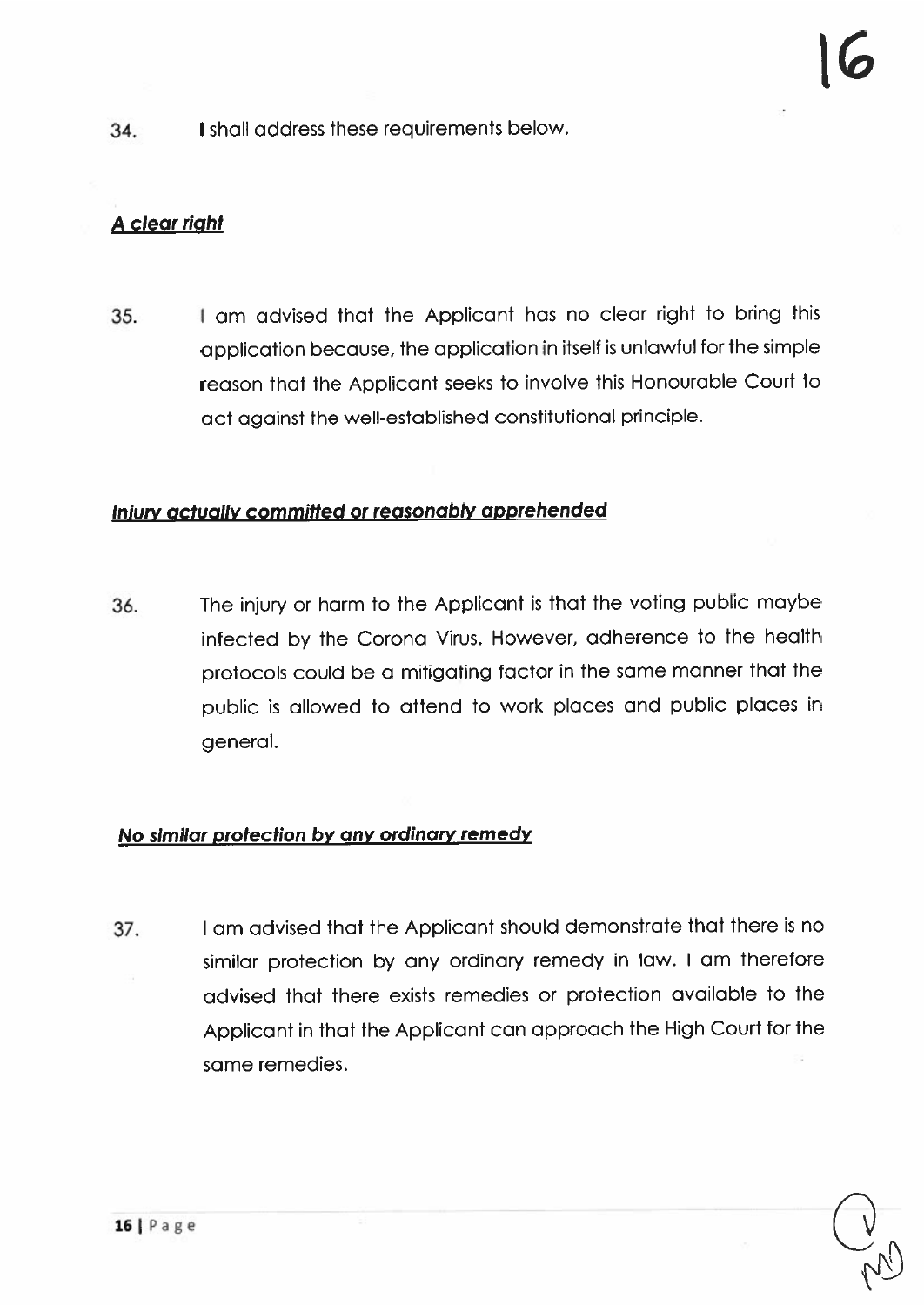- 38. I shall now respond **seriatim** to the **Founding Affidavit.**
- 39. Because <sup>I</sup> have already responded thematically to the issues raised in the founding affidavit, <sup>I</sup> do not respond to each allegation individually in this section.
- 40. What has been said above must be regarded as <sup>a</sup> response to the specific averments made by the Applicant to the extent relevant and appropriate.
- 41. My failure to deal with any particular allegation must not be construed as admission thereof. All allegations not specifically addressedmustbetakenta be denied.

## AD PARAGRAPHS 1 TO 4

42. I note the contents of these paragraphs.

## AD PARAGRAPHS 5 TO 7

43. I admit the contents of these paragraphs.

## AD PARAGRAPH 8

44. <sup>I</sup> deny the contents of this paragraph.

## AD PARAGRAPH 9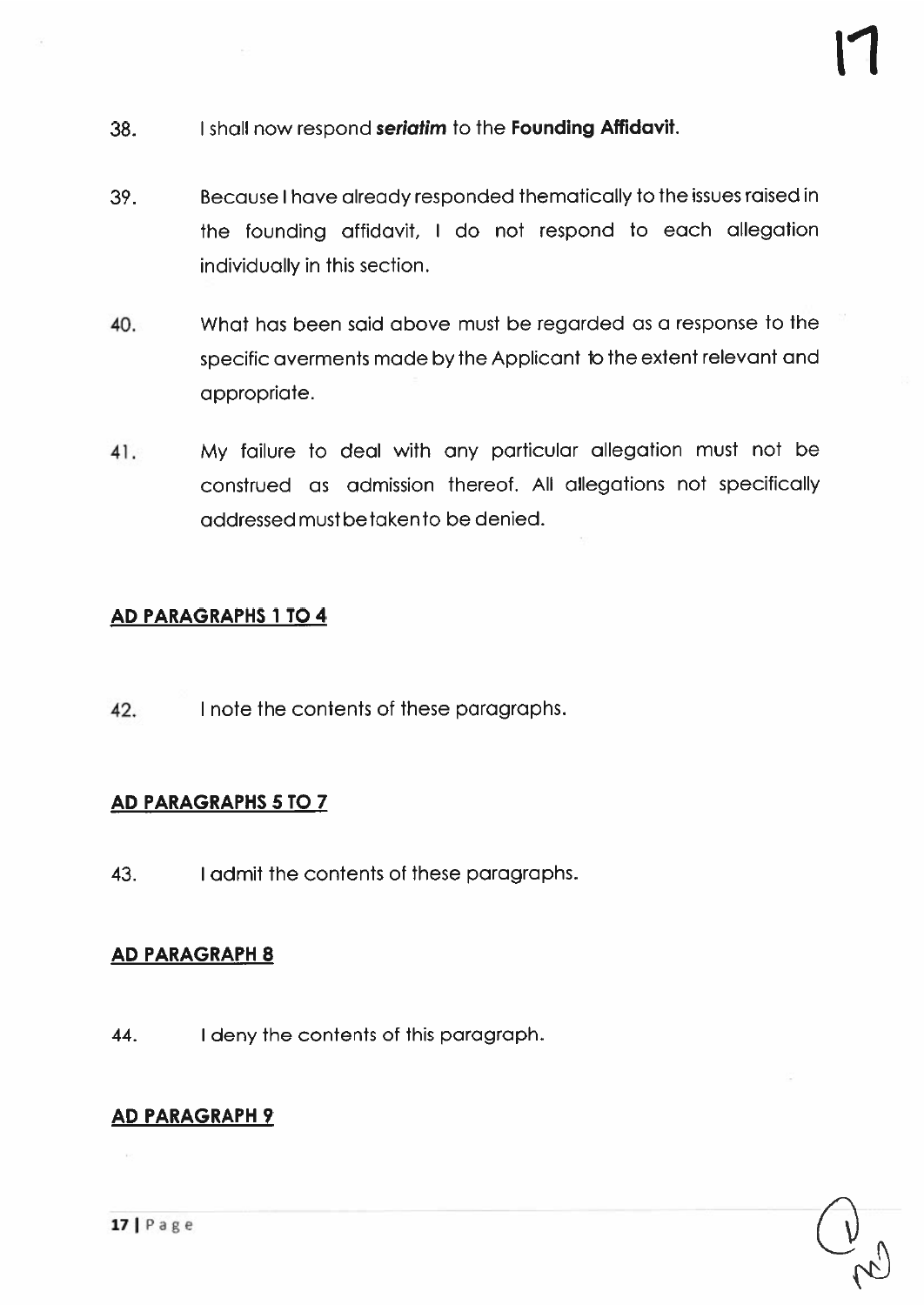45. I admit the contents of this paragraph save that the IEC will be unable to produce constitutionally compliant Local Government Elections before 1 November 2021.

## AD PARAGRAPHS 10

46. I note the contents of this paragraph.

## AD PARAGRAPH 11

47. I deny the contents of this paragraph.

## AD PARAGRAPH 12 TO 14 AND SUB PARAGRAPHS

48. I note the contents of these paragraphs.

## AD PARAGRAPHS 15 TO 16

49. I note the contents of these paragraphs.

## AD PARAGRAPH 17

50. <sup>I</sup> admit the contents of this paragrap<sup>h</sup> save that in the event the local elections take <sup>p</sup>lace in October 2021, it will result in constitutional short comings.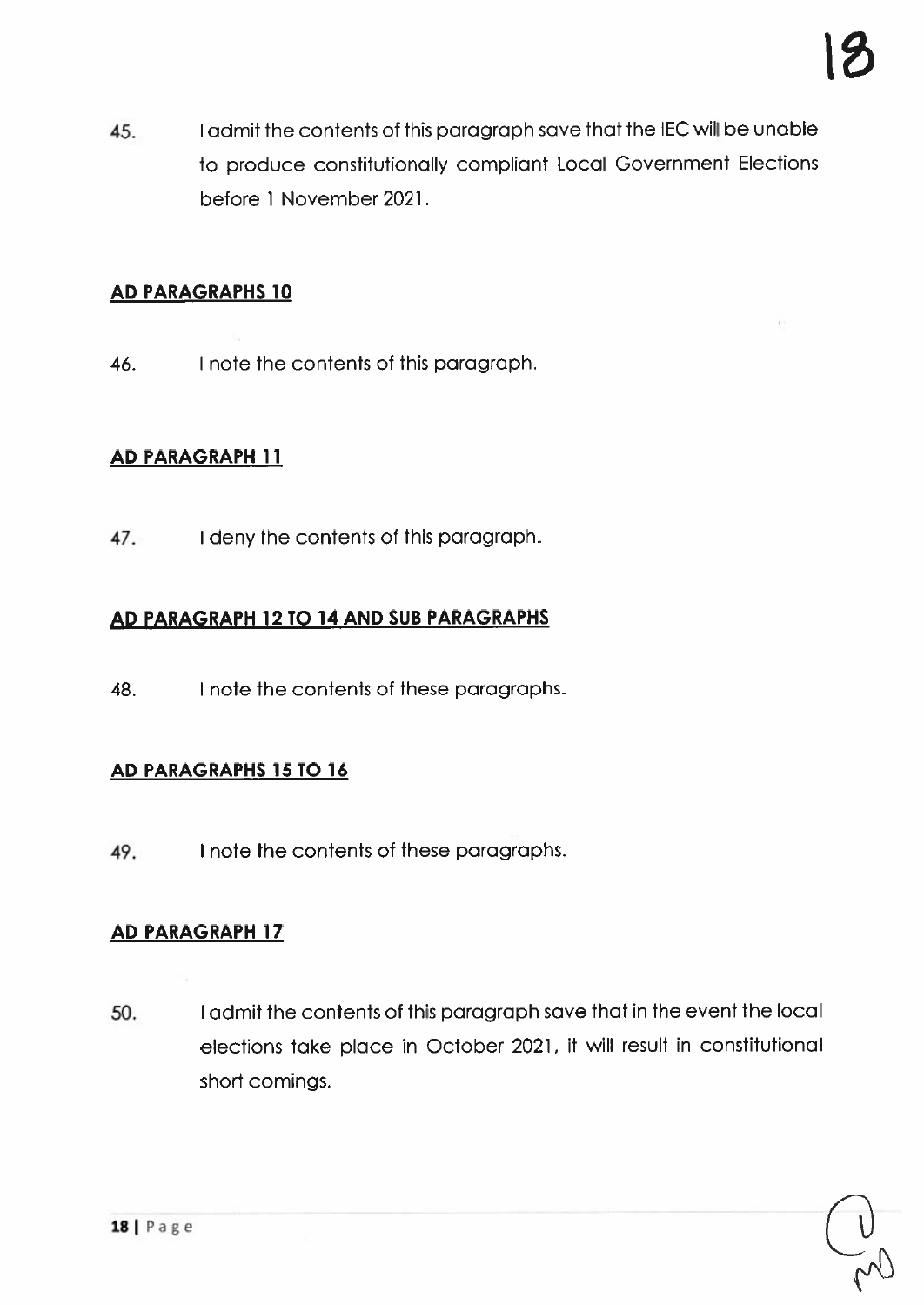## AD PARAGRAPH 18

51. <sup>I</sup> deny the contents of this paragrap<sup>h</sup> and specifically state that the NPLC only constitutes of political parties that sit in the National Assembly and Provincial Legislature, excluding local political parties and independent candidates which are also registered with the IEC.

#### AD PARAGRAPH 19 AND SUB PARAGRAPHS

52. I note the contents of these paragraphs.

#### AD PARAGRAPHS 20 TO 22

53. I admit the contents of these paragraphs.

#### AD PARAGRAPHS 23 TO 24

54. I admit fhe contents of this paragraphs.

#### AD PARAGRAPH 25 TO 26

55. I note the contents of these paragraphs.

#### AD PARAGRAPH 27

56. <sup>I</sup> admit the contents of this paragraph save that the scope of the commission was limited and that it did not address all necessary and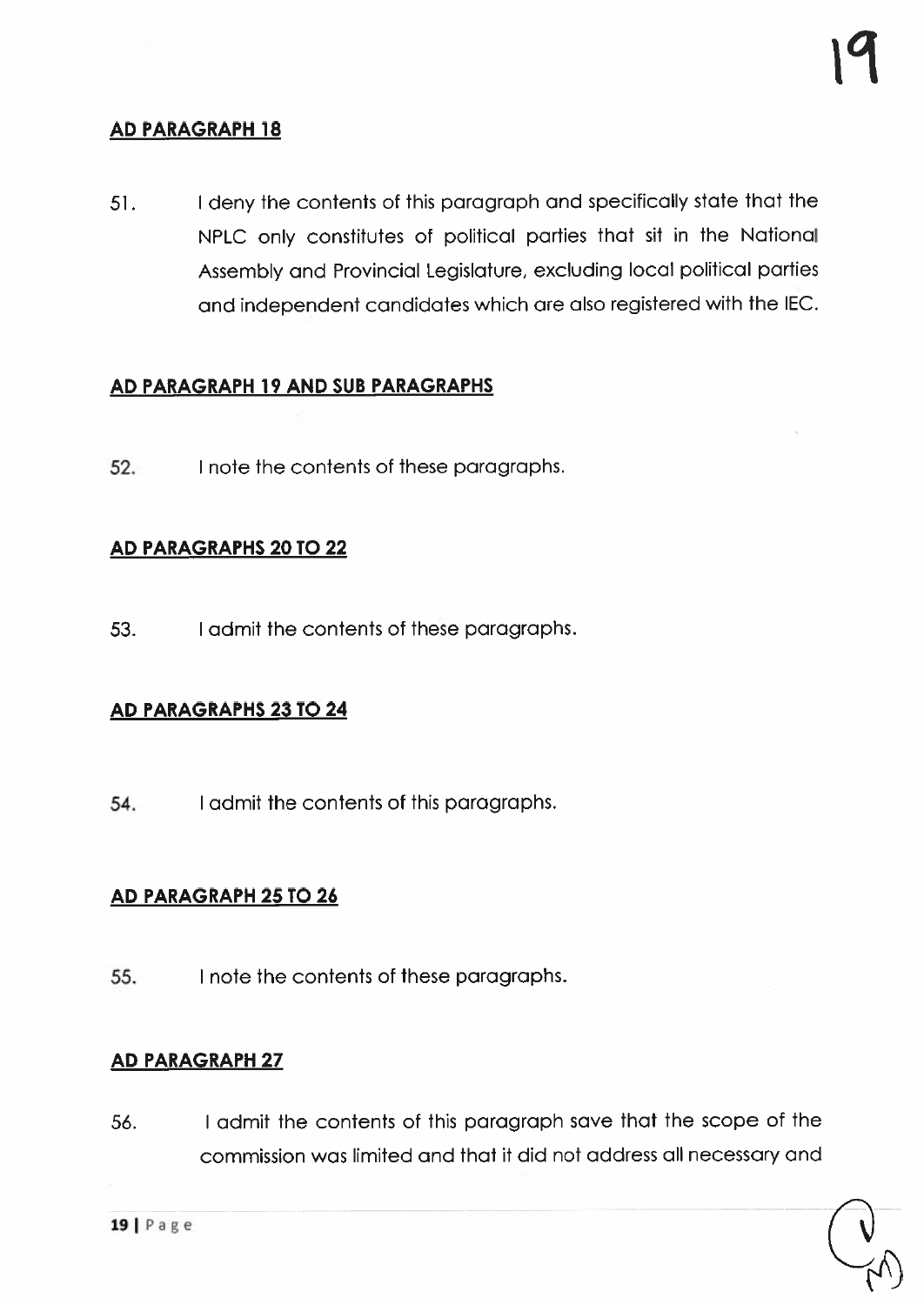relevant mechanisms that are currently in place which may allow the lEO to conduct free and fair elections in accordance with the constitutional prescripts.

#### AD PARAGRAPHS 28 TO 30

57. <sup>I</sup> deny the contents of these paragraphs save that the Chief Electoral Officer and Director General of Health made and submitted their respective written and oral submissions to the inquiry.

#### AD PARAGRAPH 31

58. <sup>I</sup> deny the contents of this paragraph.

#### AD PARAGRAPHS 32 TO 33

59. I admit the contents of these paragraphs.

## AD PARAGRAPHS 34

60. I note contents of this paragraph.

#### AD PARAGRAPH 35 AND SUB PARAGRAPHS

61. I note contents of this paragraphs

#### AD PARAGRAPH 36 TO 85

62. I note the contents of these paragraphs.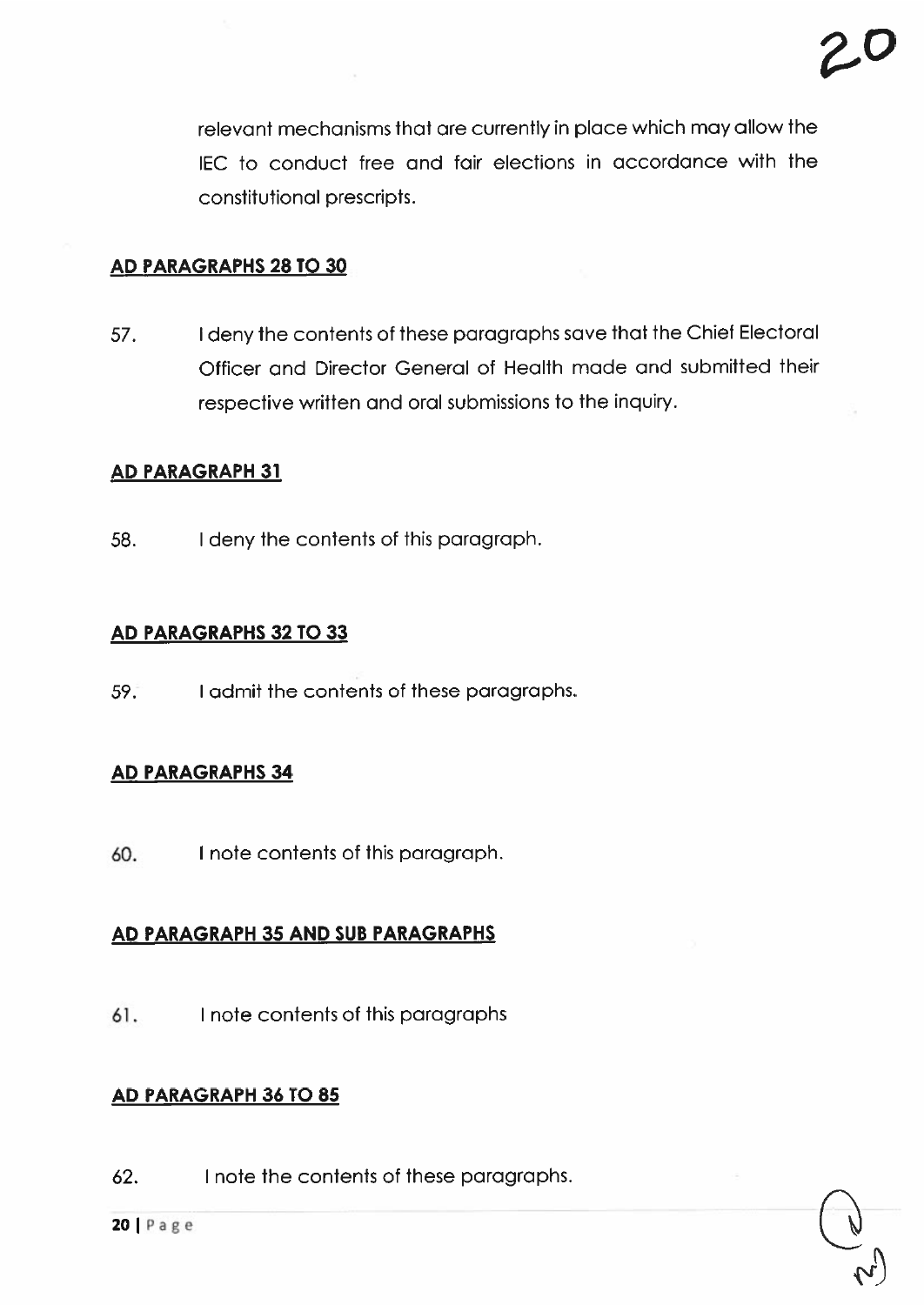## AD PARAGRAPHS 86 TO 93

63. I note the contents of these paragraphs and reiterate the comments I make at paragraphs 10 to 15 above.

#### AD PARAGRAPHS 94 TO 102

64. I note the contents of these paragraphs and reiterate the comments I make at paragraphs 10 to 15 above.

#### AD PARAGRAPHS 103 TO 108

65. I note the contents of these paragraphs and reiterate the comments I make at paragraphs 22 to 31 above.

#### AD PARAGRAPHS 109 TO 120 AND SUB PARAGRAPHS

66. I note the contents of these paragraphs.

## AD PARAGRAPHS 121 TO 128 AND SUB PARAGRAPHS

67. I note the contents of these paragraphs.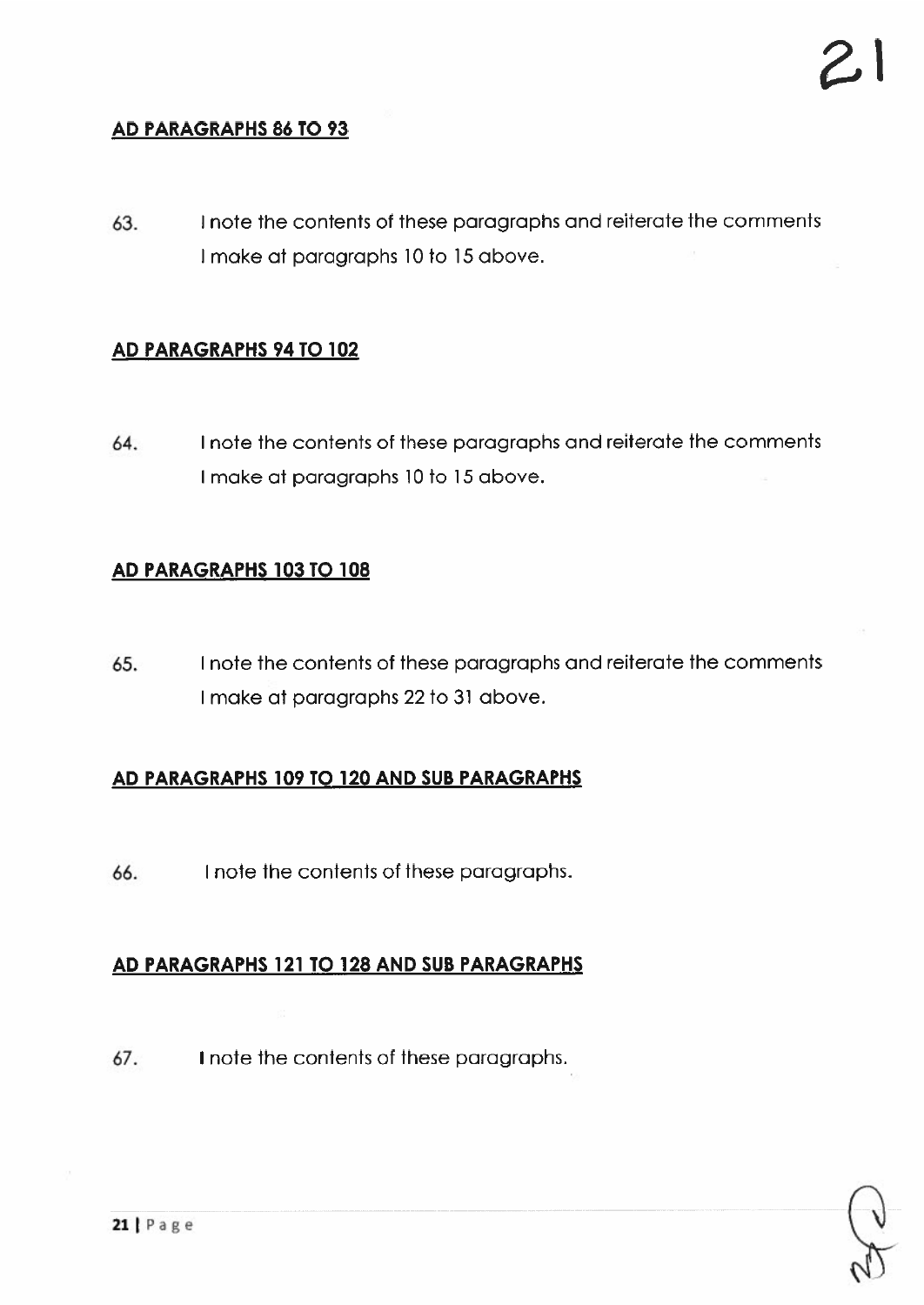#### AD PARAGRAPHS 129 TO 138

68. I note the contents of these parographs.

#### AD PARAGRAPHS 139 TO 143

69. I note the contents of these paragraphs.

## AD PARAGRAPHS 144 TO 184

70. I vehemently deny the contents of these paragraphs.

#### AD PARAGRAPHS 185 TO 207

71. I note the contents of these paragraphs.

#### AD PARAGRAPHS 208 TO 242

72. I deny the contents of these paragraphs.

#### AD PARAGRAPHS 243 TO 266

73. The Applicant is not entitled to the relief they seek.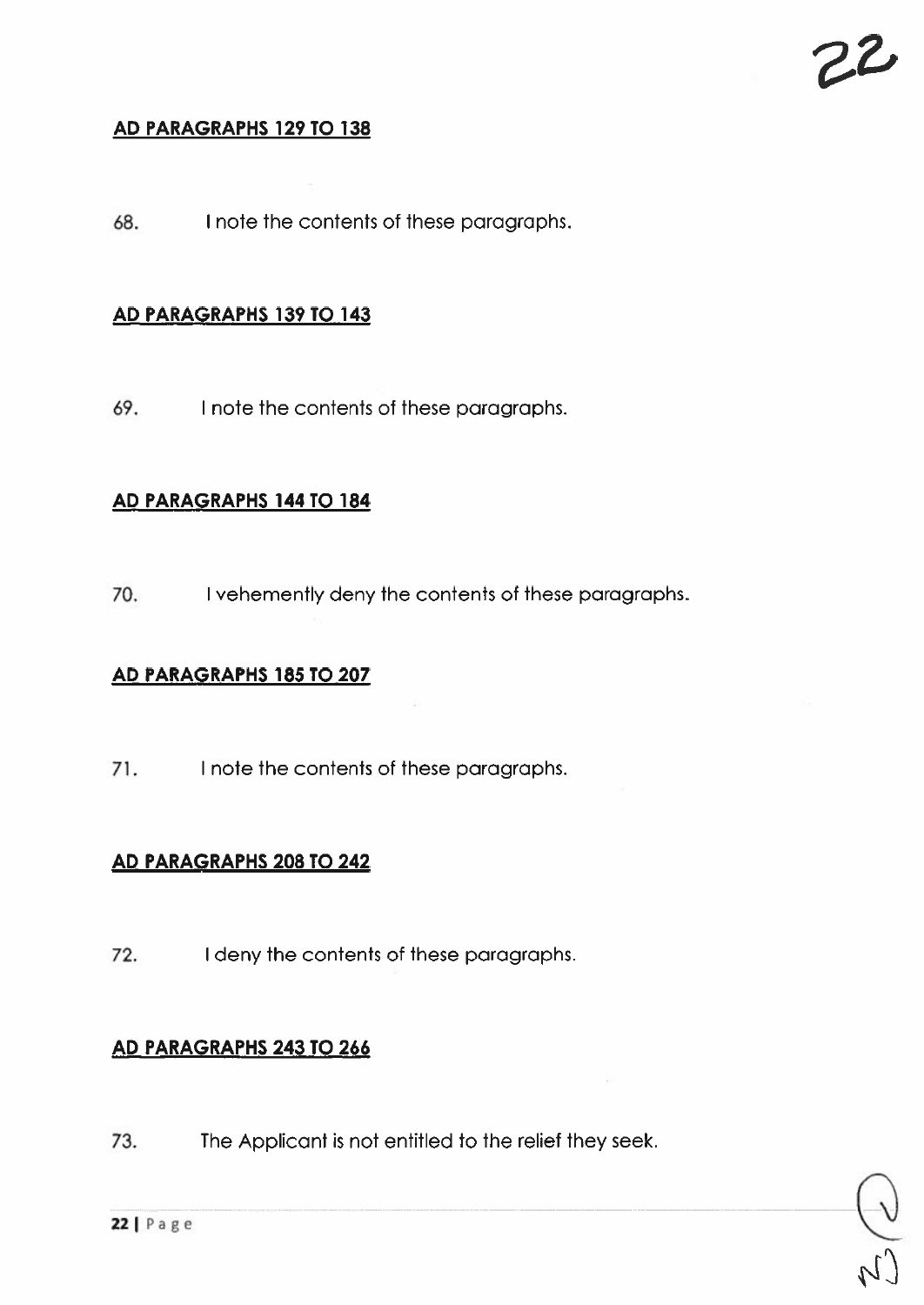WHEREFORE, the Applicant has not made out <sup>a</sup> proper case in terms of the notice of motion. I therefore pray that the application be dismissed with costs.

DEPONENT

I CERTIFY THAT THE DEPONENT HAS ACKNOWLEDGED THAT HE KNOWS AND UNDERSTANDS THE CONTENTS OF THIS AFFIDAVIT WHICH HAS BEEN SIGNED AND 1+ SWORN TO IN MY PRESENCE AT SANDTON ON THIS 1<sup>1</sup> AUGUST 2021 AND THAT THE PROVISIONS OF THE REGULATIONS CONTAINED IN THE GOVERNMENT NOTICE R.1258 OF 21 JULY 1972 (AS AMENDED) HAVE BEEN COMPLIED WITH.

|                                                                                                                                                                                                                                                                                                                                                                                                                                                                                                                                                                                                                                                                                             | CT<br>7114447                                                                 |
|---------------------------------------------------------------------------------------------------------------------------------------------------------------------------------------------------------------------------------------------------------------------------------------------------------------------------------------------------------------------------------------------------------------------------------------------------------------------------------------------------------------------------------------------------------------------------------------------------------------------------------------------------------------------------------------------|-------------------------------------------------------------------------------|
| ik semiseer dat bestaaride verklaring deur<br>I certify that the above statement was taken<br>nij afgeneem is en dat die verklaarder erken<br>by me and that the deponent has acknowl-<br>dat tly/sy vartroud is met die inhoud van hierdie<br>edged that he/she knows and understands the<br>contents of this statement. This statement was<br>recklaaring en dit begryp. Hiltridie verklannig is<br>sworn to/affirmed before me and deponent's<br>voor my beedig/beliestig en verklaarder se<br>handrekering/merk/dumlaforuk is in my teen-<br>signature/mark/duwidionm was placed therear<br>weerdigheid daarop aangebring<br>in ma-millsence<br>$\sim$ $\sim$<br>ᠲᡐᡗᢧ᠊᠋᠐ᠬ<br>$\sim$ 000 | <b>COMMISSIONER OF OATH</b>                                                   |
| <b>HANDTEKENIRGYROMMISSARIBJAN EDE</b><br><b>SIGNATUREL COMMISSIONER OF OATHS</b><br>VOLLE VOORNAME EN VAN IN DRUKSKRIF<br>FULL FIRST NAMES AND SURNAME IN BLOCK LETTERS<br>⊁∽                                                                                                                                                                                                                                                                                                                                                                                                                                                                                                              | SUID-AFRIKAANSE POLISIEDIENS<br>POLISIEKLARING<br>SANDTON<br>$2021 - 08 - 12$ |
| BESIGHEIDSADRES (BTRAATADRES)<br>RAINGSIDE.<br><b>BA POLISIEDIENS</b><br><b>RANGIRANK</b><br><b>BA POLICE SERVICE</b>                                                                                                                                                                                                                                                                                                                                                                                                                                                                                                                                                                       | POLICE CLEARANCE<br>SANDION<br>SOUTH AFRICAN POLICE SERVI                     |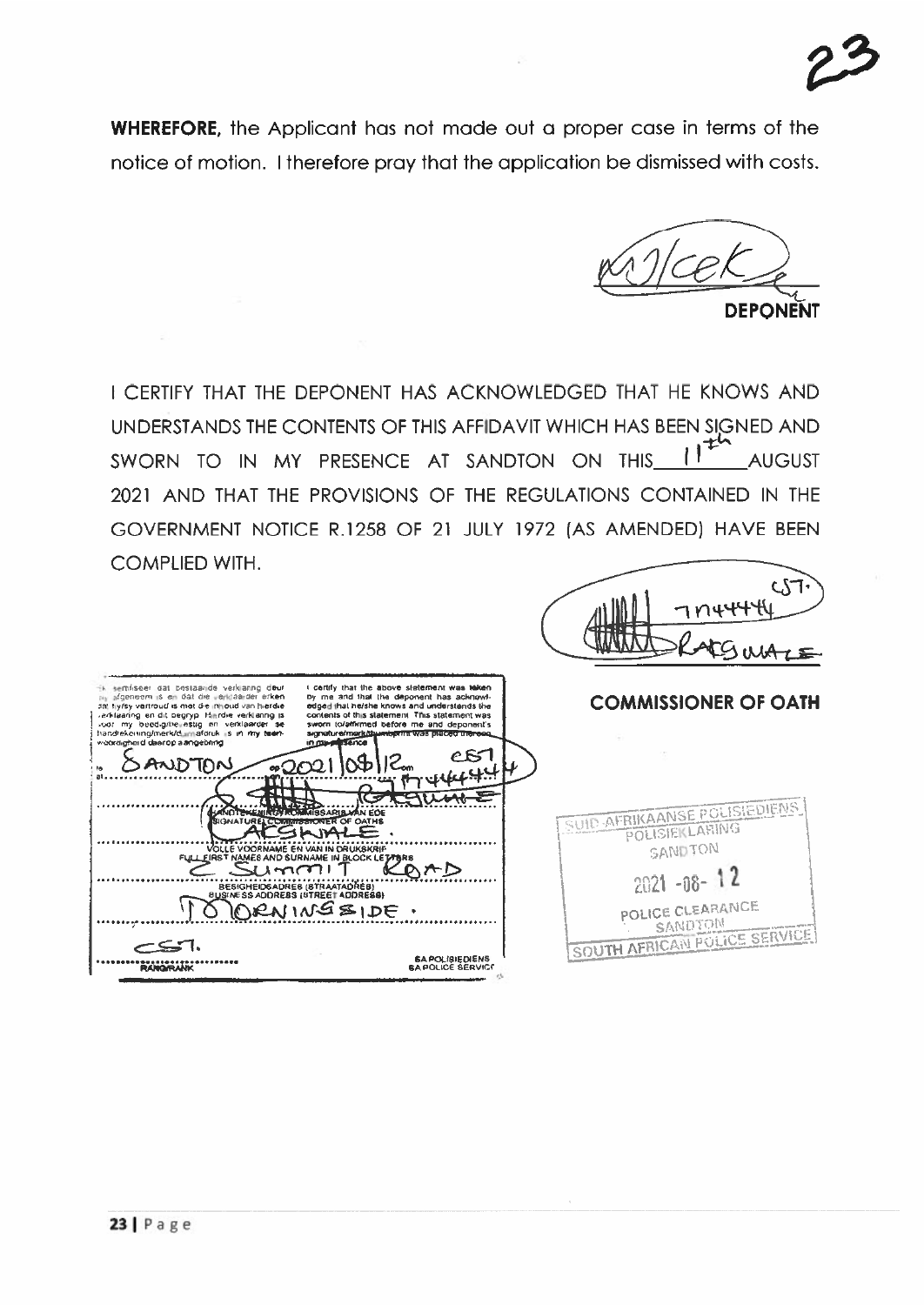

## RESOLUTION TAKEN BY FORUM 4 SERVICE DELIVERY (F4SD)

<sup>A</sup> political party registered as such in terms of Section <sup>15</sup> of the Electoral Commission Act 51 of 1996;

At <sup>a</sup> meeting of the National Forum Executive Council (NFEC) held at Pretoria F4SD National Head Office on this 06<sup>th</sup> day of October 2020.

It was resolved that:

THAT MBAHARE JOHANNES KEKANA in his capacity as National Leader of FORUM <sup>4</sup> SERVICE DELIVERY (F4SD) hereby duly authorized to sign, endorse and execute all documents for and on behalf of the F4SD to <sup>g</sup>ive effect to this Resolution with such modification as they in their sole discretion shall deemfit, their signature to be conclusive proo<sup>f</sup> that the documents which bear it are authorized in terms hereof;

FURTHER THAT MBAHARE JOHANNES KEKANA authorised hereto to sign any and all documentation in order to institute and/or defend legal action on behalf of the F4SD.

FURTHER THAT MBAHARE JOHANNES KEKANA authorised to instruct Rantho & Associates, depose to affidavits and to do all things necessary in order to institute and/or defend the necessary legal action on behalf of F4SD.

- <sup>a</sup> C

Motswaledi Rankapole F4SD PRESIDER

Date

Physical Address: 3rd Floor Steven House, Brooklyn Bridge Office Park, <sup>570</sup> Fehrsen Street Brooklyn, Pretoria, 0181 Email: info@forum4sd.org Website; www.forum4sd.org Tel:0124336527

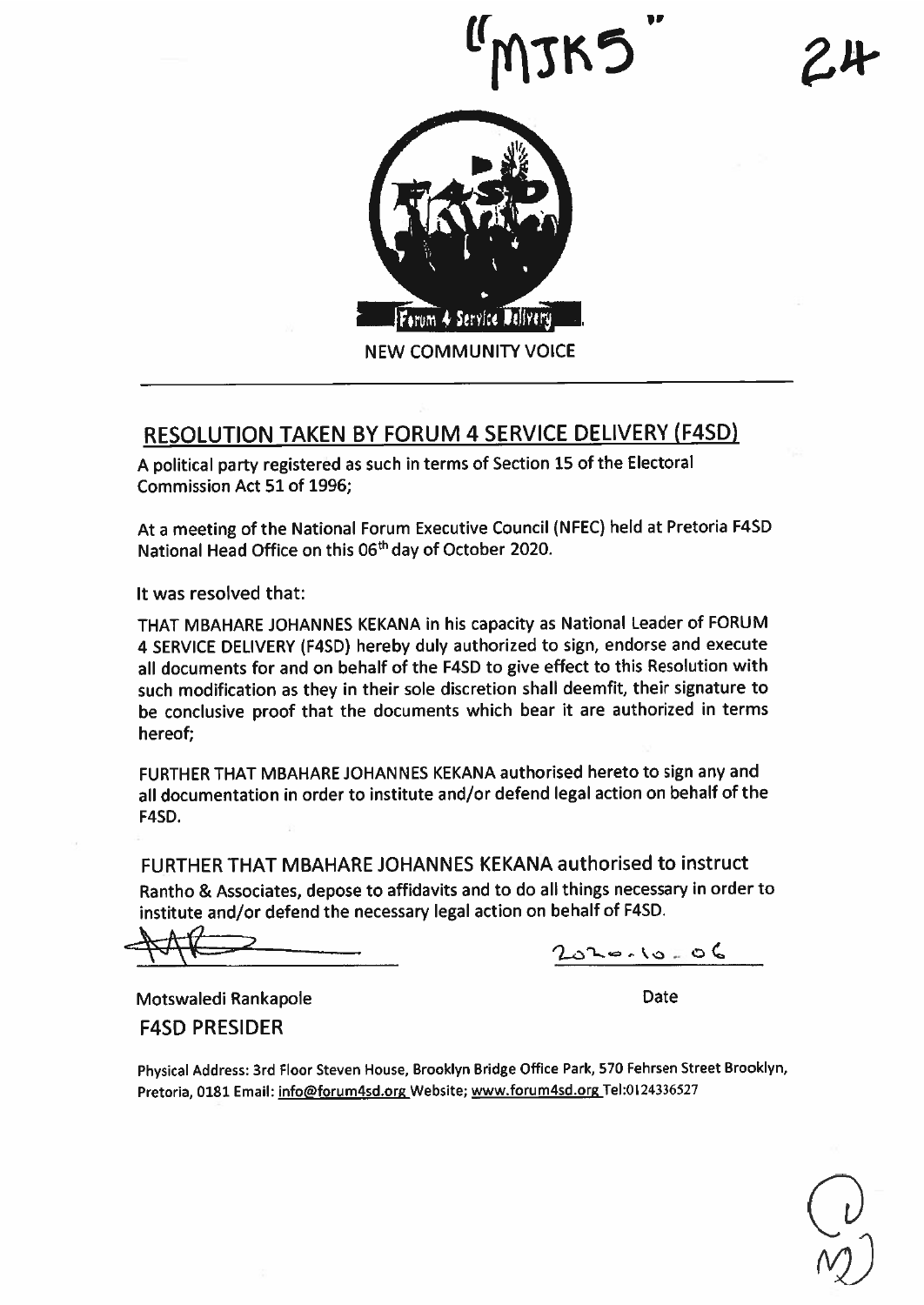

# Certificate of Registration as <sup>a</sup> Party

"MJKG

IT IS HEREBY CERTIFIED THAT THE PARTY OF WHICH THE DETAILS ARE FURNISHED BELOW HAS BEEN REGISTERED AS A PARTY IN TERMS OF THE ELECTORAL COMMISSION ACT, 1996 (ACT NO.51 OF 1996).

(Deputy Chief Electoral Officer)

 $\beta S\cdot 10.2815$ 

(Date)

#### Particulars of Party

PARTY NAME:

FORUM 4 SERVICE DELIVERY

ABBREVIATED NAME:

F4SD

PARTY LOGO:



REFERENCE NUMBER:

DATE APPROVED:

REGISTRATION LEVEL:

CONTACT ADDRESS: P.O. BOX 2281 HAMMANSKRAAL

1016

27 Aug 2015

NATIONAL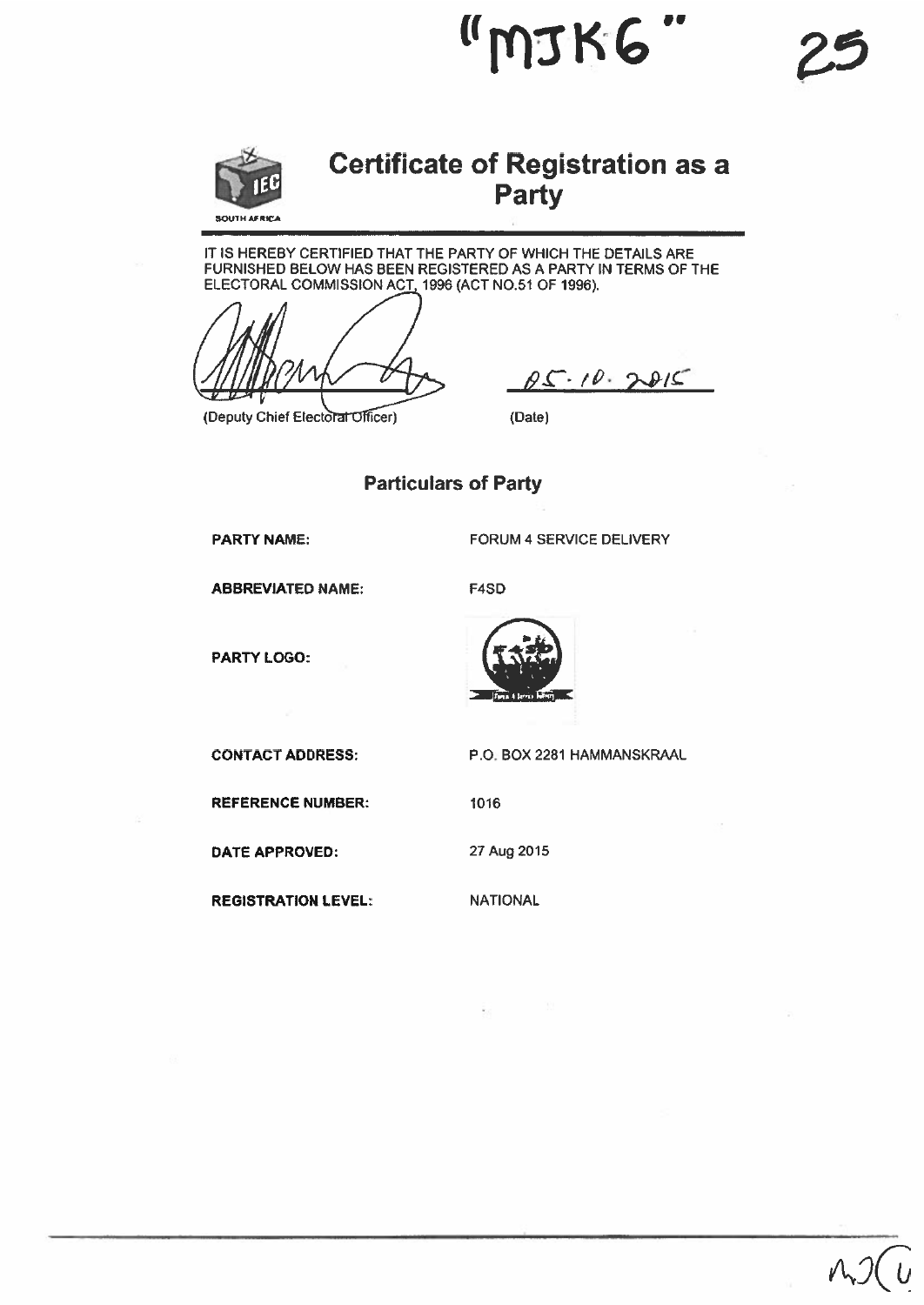

Advisory + Litigation + Forensies

Floor, Block D. Co.porate 66 Office Park 269 von Willich Street, Die Hoewes Centurion, 0157 Postnet Suite 11, Private Bag X108. Centurion, 0046, Doces 003, Centurion  $-0120036472$ info@kanvane.co.za www.kanyane.co.za

I!!!!?.:!

Email: moeti©kanyane.co.za Your Ref: F4SD Date: 05 August 2021 Our Ref: TM Kanyane/Bc/M00232

FORUM 4 SERVICE DELIVERY 3RD FLOOR, STEVENS HOUSE BROOKLYN BRIDGE OFFICE PARK 574 FEHRSEN STREET BROOKLYN

By Email: mbaharekekana@gmail.com / infor@forum4sd.org

Dear Mr Kekana,

#### CCT 245/21: ELECTORAL COMMISSION // MINISTER OF COOPERATIVE GOVERNANCE AND TRADITIONAL AFFAIRS & 10 OTHERS

- 1 We act on instructions of the Electoral Commission.
- 2 Your letter dated 5 August 2021 addressed to our client's chief electoral officer has been handed to us for an appropriate response.

The reasons why none of the registered political parties have been specifically cited as respondents to the application have been fully explained in the founding affidavit accompanying the application launched in the Constitutional Court yesterday. If you have not already received <sup>a</sup> copy of the papers, this can be accessed at https://www.dropbox.com/sh/soct54n857if3t4/AADKrSh6ExwFh6JHDmCgbGcha?dl=0.

- <sup>3</sup> Your party is of course entitled to apply to the Constitutional Court for leave to intervene should it be so advised.
- <sup>4</sup> Our client's rights are and remain strictly reserved. Please address any further correspondence intended for our client in relation to this matter to us.

Yours faithfully,

TM Kanyane **Director** Moeti Kanyane Inc.

(Transmitted electronically and thus not signed)

Moeti Kanyane Incorporated Director: Tlouyatiba Moeti Kanyane B Proc., LLB (UNIN); Cert Competition Law (UP) Senior Associate: Mashudu Rambau, BA (Law), LLB (UP) Associate: Mashoro Phala IIB (UP) Candidate Attorney: Keletso Bolani IIB (NWU), LLM (UJ) Practice Manager: Magobatho Bridget Chilwane Registration No: 2018/284752/21 | VAT No: 4340282393

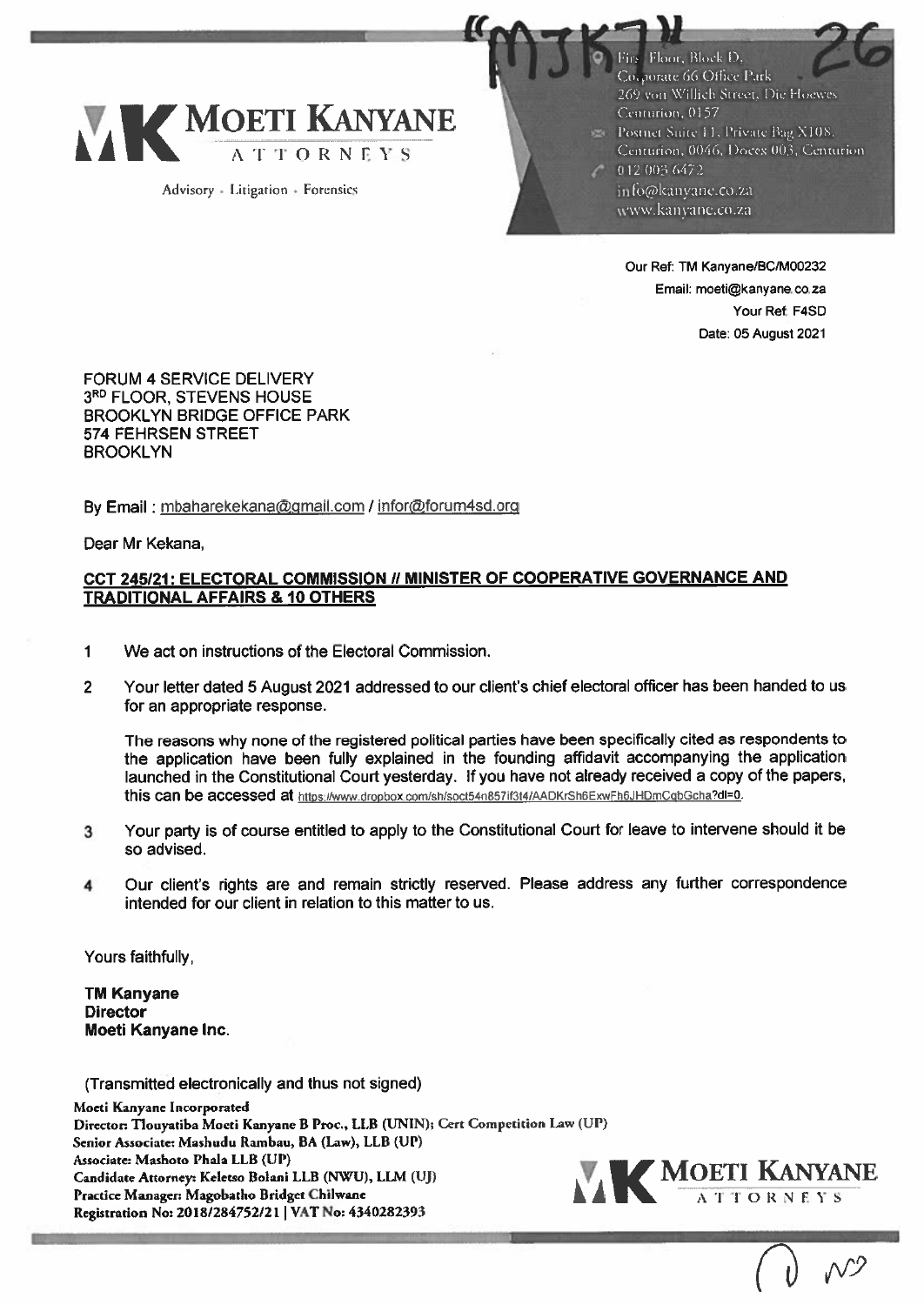FORUM 4 SERVICE DELIVERY



Our Ref: F4SD. Your Ref: IEC

Date: 05 August 2021

- To: Mr Sy Mamabolo -Chief Electoral Officer INDEPENDENT ELECTORAL COMMISSION OF SOUTH AFRICA (IEC) Per email: MamaboloS@elections.org.za
- Copied to: Mr Nilan Rampershad IEC LEGAL DEPARTMENT Per email: RampershadN@elections.org.za
- And to: Geldenhuys Malatji Inc ATTORNEYS TO THE IEC Per email: MKanyane@gminc.co.za
- Copied to: Moeti Kanyane Attorneys Per email: moeti@kanyane.co.za / mashudu@kanyane.co.za

Dear Sirs,

#### LEGAL PROCEEDINGS - LOCAL GOVERNMENT ELECTIONS 2021

- 1. We refer you to the above and the announced intention to approac<sup>h</sup> the courts for relief in respec<sup>t</sup> of the recommendations of what has now become commonly known as the Moseneke report.
- 2. As you are aware our organisation is a registered political party that have a vested interest in the Local Government Elections by virtue of any adverse decisions or proceedings that may lead there and that may intrude upon, limit or suspen<sup>d</sup> our political rights in terms section 19 of the Constitution and the specific rights of our duly elected public representatives.

Page 1

National Office Telephone: 012 433 6527 email: info@forum4sd.org e-Fax: 086 601 6364 Address: 3<sup>rd</sup> Floor Stevens House, Brooklyn Bridge Office Park, 574 Fehrsen Street, Brooklyn, PRETORIA

Facebook: Forum 4 Service Delivery I Twitter: @F4S\_Delivery I Instagram: Forum4sd